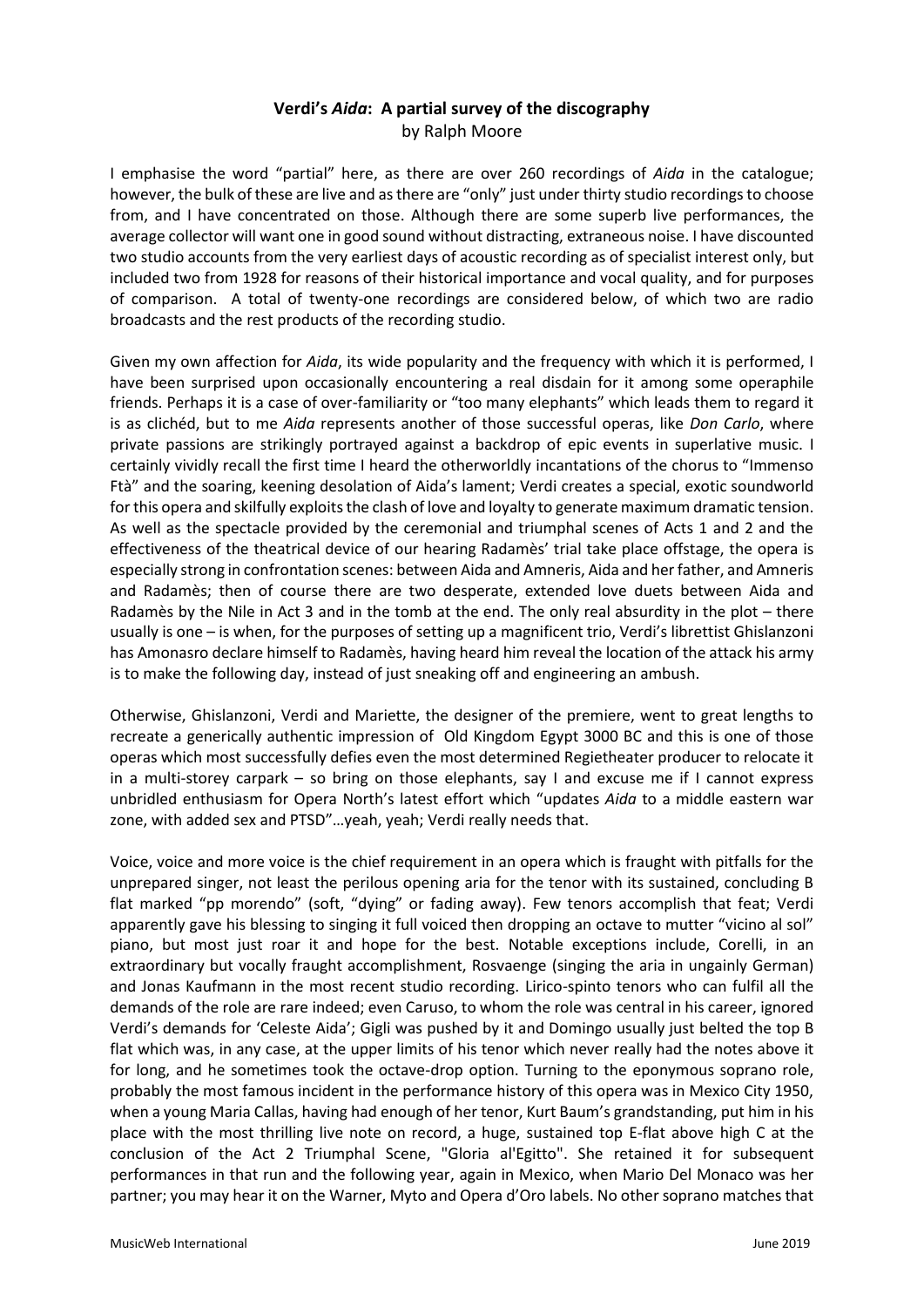feat but some have achieved a startlingly beautiful combination of power and delicacy, such as Caballé's exquisite pianissimi in her big arias as recorded for Muti. The four other big roles provide stern tests for the three other voice categories; it takes a proper Verdi baritone to tackle Amonasro, a powerful mezzo with a formidable lower register and gleaming top notes to sing Amneris and two resonant, voluminous basses to undertake the High Priest Ramphis and the Egyptian Pharaoh.

Italian conductors, orchestras and choruses steeped in Verdian tradition predominate in the discography, although Karajan and Solti must also be considered as among the frontrunners.

(Several of the reviews below have already been posted on MWI under the individual recordings.)

## **The Recordings**

**Carlo Sabajno – 1928** (studio; mono) Arkadia; Romophone; Opera Magna; Phonographe; Vocalarchi; Grammofono 2000 Orchestra & Chorus - Teatro alla Scala

Aida - Dusolina Giannini Radamès - Aureliano Pertile Amneris - Irene Minghini-Cattaneo Amonasro - Giovanni Inghilleri Ramphis - Luigi Manfrini Il Re di Egitto - Guglielmo Masini Un Messaggero - Giuseppe Nessi

The two rival companies of HMV and Columbia each recorded Aida in late 1928. This one from HMV was originally issued on 19 double sided 78 rpm records, a month before the rival Columbia version. The main attraction here is Toscanini's favourite tenor, Aureliano Pertile. His fast vibrato and light timbre can sometimes be suggestive of a bleat, but the power and accuracy of his delivery soon dispenses any hint of the tenorino in his voice. His 'Celeste Aida' is belted out without a hint of nerves, concluding with a ringing B flat. He dominates ensemble heroically. Every voice here has that fast pulse characteristic of the age and I like it; it's very satisfying to hear two basses devoid of wobble. Minghini-Cattaneo was a major artist, better remembered today than the Aida here; I love the way she dives into her lower register and like Pertile sings with complete confidence and security, with nary a slide or nudge. That cannot be said of the violins we hear first in the prelude, which are screechy and portamento-indulgent, but I tend to think of that as different kind of period authenticity. The trumpets and chorus in the Triumphal Scene are really impressive and the conclusion is thrilling. You have to stop and think: we are hearing something over ninety years old recorded a mere fifty-seven years after the premiere.

American soprano Dusolina Giannini was from a musical Italian immigrant family and raised in Philadelphia. She has a big, mostly very even voice which occasionally turns rather unsteadily shrill and piping up top – or perhaps that is the result of the electrical acoustic, which is surprisingly clear for so old a recording, some surface noise and hiss notwithstanding. She is rather harried by Sabajno's sometimes insanely impatient but exciting tempi, but she is completely on top of the role, particularly impressive when she deploys her lower register to convey Aida's desperation. The clarity, power and precision of her singing in 'O patria mia' are a joy and the duet between Aida and Amonasro is a model of its kind.

What a clean, powerful, beautiful baritone Giovanni Inghilleri possessed, too. He sings expressively without affectation or exaggeration, with the emphasis upon legato and line. Everyone here is fully immersed in the idiom and delivers a thoroughly integrated, deeply felt performance. This really is a remarkable document.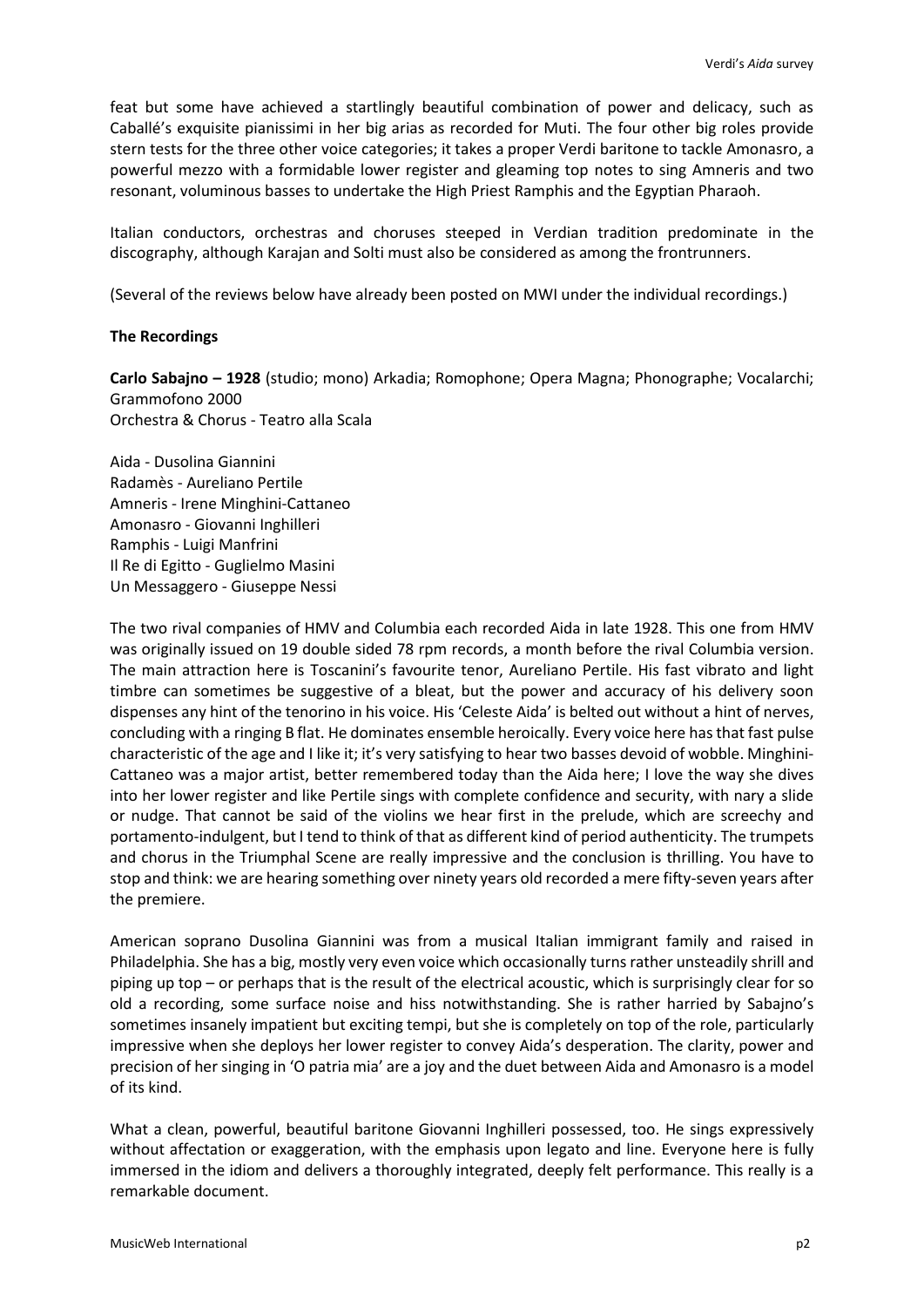**Lorenzo Molajoli – 1928** (studio; mono) Pristine Orchestra & Chorus - Teatro alla Scala

Aida - Giannina Arangi-Lombardi Radamès - Aroldo Lindi Amneris - Maria Capuana Amonasro - Armando Borgioli Ramphis - Tancredi Pasero Il Re di Egitto - Salvatore Baccaloni Un Messaggero - Giuseppe Nessi

This recording has always tended to be overshadowed by the more celebrated HMV version above, mainly perhaps because that starred Toscanini's favourite tenor Aureliano Pertile, who was frankly a more talented singer than his rival here for Molajoli, Aroldo Lindi. Any neglect of this Columbia set is certainly not because of an inferior Aida, however: Arangi-Lombardi is maybe the most neglected and truly great soprano I know – and this recording provides ample evidence of her stellar artistry.

As far as I understand it, the HMV version was recorded a month earlier in October 1928 and appeared on the market considerably before the Columbia set, so I am not quite sure why Pristine has discreetly labelled each CD "World premiere full recording" unless they mean that this is the first properly remastered, digital CD version of this particular recording, as there don't seem to be any cuts in the HMV set. It doesn't really matter.

The sound quality that Ward Marston - his name is mis-spelt on the reverse of the CD - has achieved in his re-engineering is extraordinarily good and now quite the equal of many a recording a decade or two later. Most punters will be buying this to hear the voices rather than the orchestra and will not be disappointed, although the Milan chorus and band emerge perfectly satisfactorily and Marston has added just a little reverberation to provide some welcome sonic ambience. The ear soon adjusts to the papery sound and the opening strings intoning that plaintive, exotic love motif followed by the descending cello riff are all remarkably immediate, even if things do then get a bit congested when more instruments enter. But let's get real here; we are listening comfortably to a studio recording made only twenty-seven years after the composer's death and a mere fifty-seven years after the premiere of the opera in Cairo. As such, it provides an invaluable souvenir of a performing tradition which would presumably have been familiar to Verdi and provides aural evidence of that same performance practice being alive and well in inter-war Italy. It is also worth recalling that complete recordings of that time were not necessarily and invariably always entrusted to the opera super-stars of the era. They recorded best-selling extracts and arias and usually left the complete recordings to excellent, but nonetheless, second-rank artists. We are thus all the luckier to be able to hear three very great singers in Arangi-Lombardi, Maria Capuana and Tancredi Pasero. I do not say that this Columbia set is superior to the HMV, but I think it its equal on a number of counts.

While I know that some will welcome the chance to hear Aroldo Lindi, there is no denying that his contribution sometimes constitutes a definite weakness. He had an unvarying, stentorian *tenore di forza* of a kind once more common and recognisable in such singers as Tamagno, Zenatello and Martinelli but now increasingly rare if not extinct – perhaps Corelli was its last exponent. While his brazen top notes and vocal stamina are admirable he does himself no favours by launching into a 'Celeste Aida' characterised by a lumpen delivery and a most unalluring tendency to yell his beloved's name, but he improves considerably as the opera unfolds and wouldn't be the first tenor to fall foul of that most demanding of entries. Born Gustav Harald Lindau he was in fact a Swede who made a good career worldwide and sang frequently in the United States, dying on-stage singing in *I Pagliacci* in San Francisco in 1944. His solid, tireless and sterling virtues are shown to better advantage in the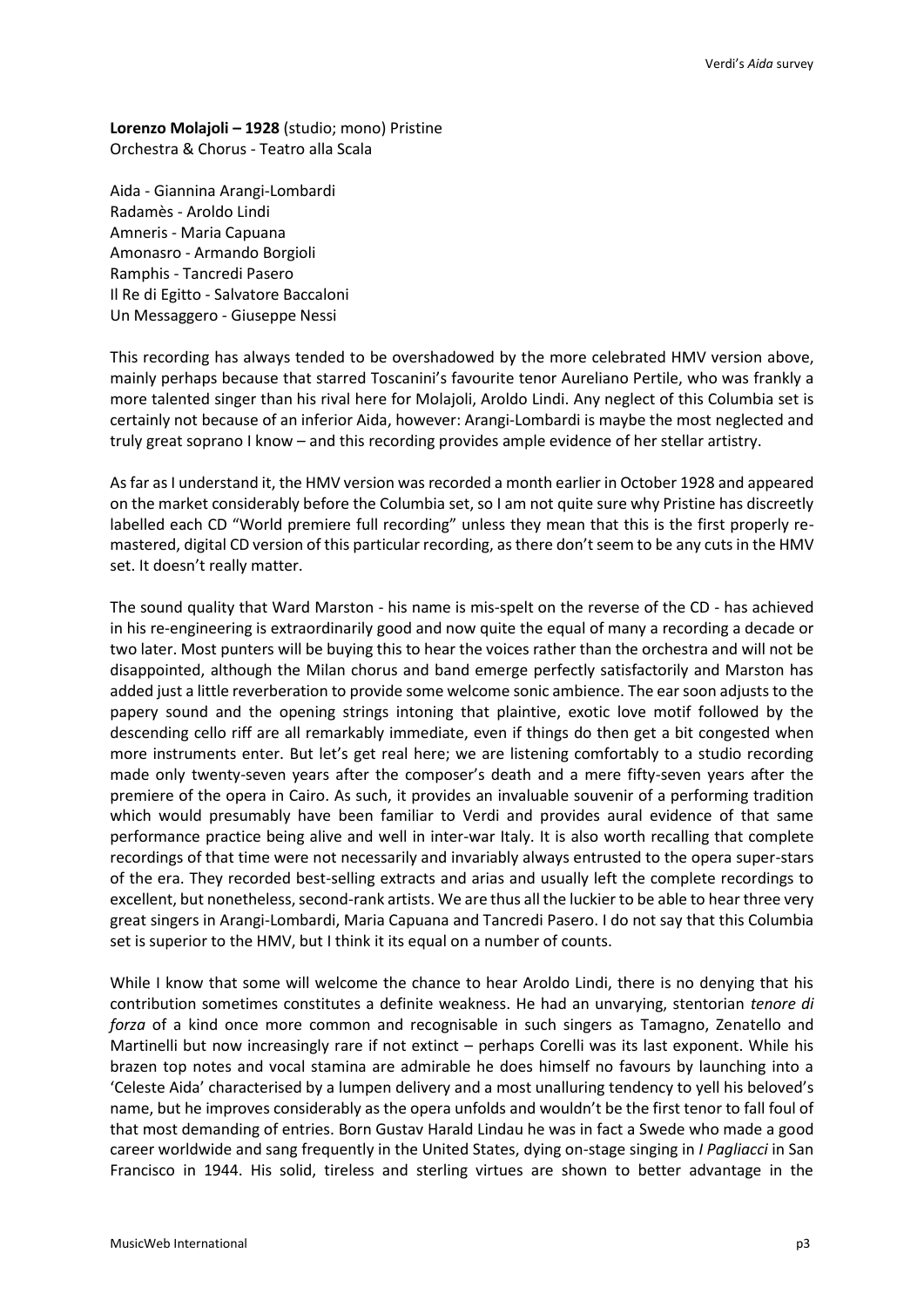concluding duet where, despite his occasional unsteadiness, he partners Arangi-Lombardi worthily, producing exciting top notes.

Arangi-Lombardi's lirico-spinto soprano is a beautiful and expressive instrument, with a dark, honeyed timbre, haunting oboe-tones in her lower register - indicative of her previous vocal incarnation as a mezzo before her switch upwards in 1921 - and exquisite, almost disembodied pianissimo B-flats and top Cs that make you catch your breath. To hear her at her best, sample her 'O patria mia'; her steadiness of line, impassioned utterance and faultless technique are all the more remarkable when you consider that her comparative restraint and economy of means were unfashionable in an age newly enamoured of the more demonstrative verismo style. I put her up there with similar rich-voiced sopranos such as Ponselle and Muzio.

Almost as impressive and representative of another vanished voice-type is Capuana's Amneris. Occasionally, there is evidence of a lack of integration between the two registers but her sound is powerful, dramatic and incisive without forcing. Armando Borgioli is inclined to bark and is certainly not the peer of Stracciari or Ruffo but he is a proper Italian baritone who has a clean, long-breathed tone and makes the most of his impassioned confrontation with Aida. Like Lindi, his life was prematurely cut short, not by a heart-attack but in an Allied air-raid on a train in 1945. Tancredi Pasero deploys that darkest, silkiest and most elegant of basses to present us with an authoritative, implacable High Priest. A young Salvatore Baccaloni is a firm, vibrant King. The admirable soprano who sings the priestess in the invocation to the god Ftà is not credited.

I can understand a prospective buyer's hesitation to invest in so venerable a recording when there are so many deeply satisfying modern, stereo recordings available but this set has a special historical value and aesthetic quality which have been greatly enhanced by Pristine's superb remastering.

**Tullio Serafin – 1946** (studio; mono) EMI; Cantus; Arkadia; Naxos Orchestra & Chorus - Teatro dell'Opera di Roma

Aida - Maria Caniglia Radamès - Beniamino Gigli Amneris - Ebe Stignani Amonasro - Gino Bechi Ramphis - Tancredi Pasero Il Re di Egitto - Italo Tajo Una Sacerdotessa - Maria Huder Un Messaggero - Adelio Zagonora

A recording of this vintage with a cast and conductor like this cannot be anything other than an event, although neither of the two principle singers is my favourite, they combined in the 30's and 40's to record some classics, such as the Verdi *Requiem*, *Un ballo in maschera*, *Andrea Chénier*, *Tosca* and this recording. I have never warmed to the later Gigli's mannerisms, such as scooping, his lachrymose delivery or his rather "white" sound but I recognise his artistry; likewise, Caniglia could be gusty and shrill, so I find myself more interested in the inky black bass of Tancredi Pasero, the grand, stately mezzo of Stignani and the extraordinary baritone of Gino Bechi, dubbed by no less than Corelli "the vocal phenomenon of our age".

In fact, everyone here is in excellent voice, even if Italo Tajo sounds momentarily short of breath on his entrance, but he recovers. Caniglia makes especially trenchant use of her lower register, and although she occasionally sounds a little matronly for Aida, her top notes are secure, less shrill than was sometimes the case and less prone to flatness, which became a flaw as she aged. She is not the most characterful of singers and is prone to stridency but her singing is impassioned in a generalised way. The stand-out performances here for me are Pasero's noble Ramphis and Bechi's hard-voiced,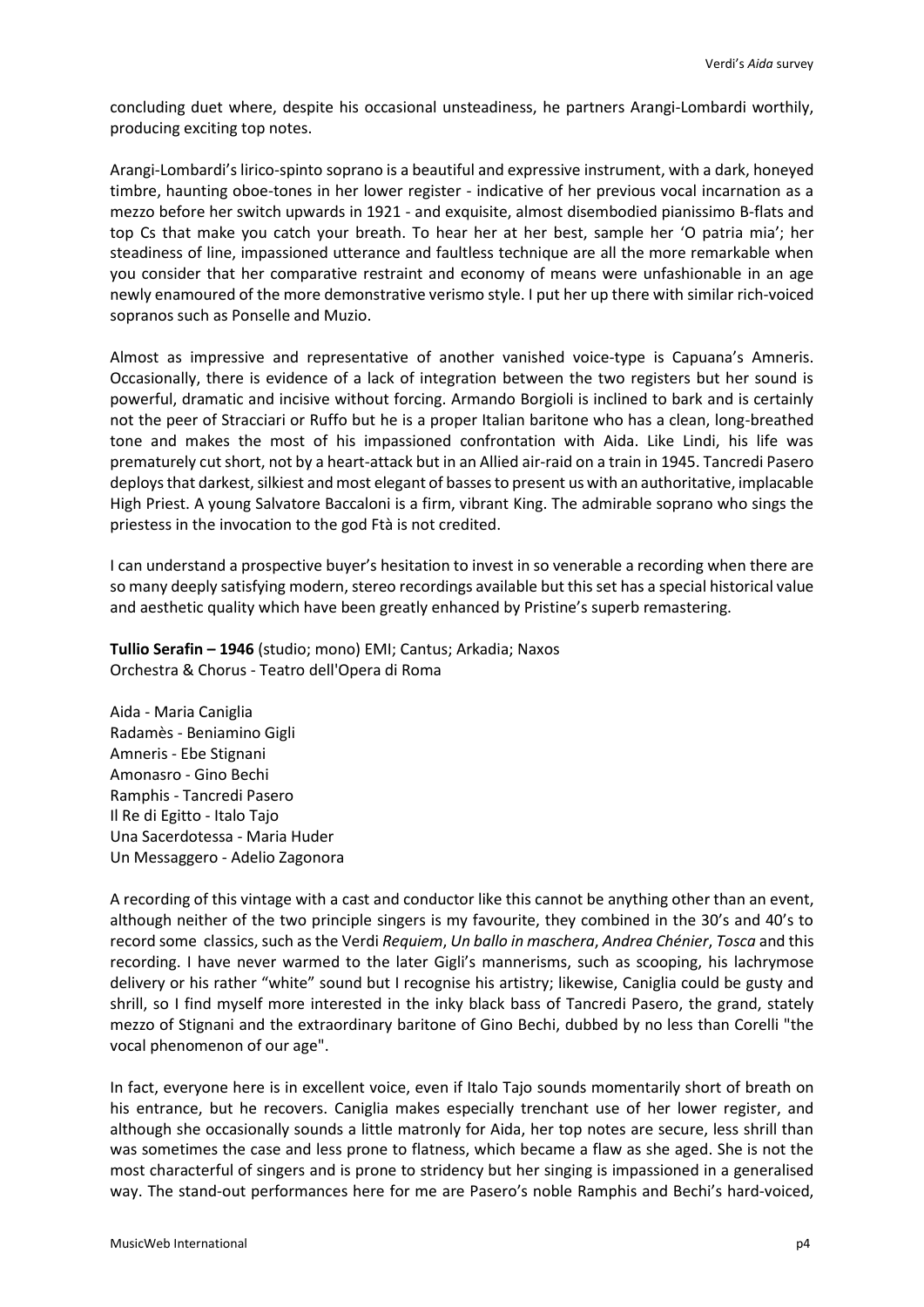searingly intense Amonasro; Stignani is impressive but like Caniglia with Aida, does not make Amneris an especially vivid character.

Because I do not especially warm to either lead singer, I do not prefer this over other vintage versions such as Erede's, and of course as it was originally released on forty 78's, its sound is scratchier and hissier all round than those recorded on tape, even in the skilful Naxos remastering from RCA shellacs, which diminishes harshness and boosts lower frequencies.

**Arturo Toscanini – 1949** (radio broadcasts of concert performances; mono) RCA Orchestra - NBC Symphony Orchestra

Chorus - Robert Shaw Chorale

Aida - Herva Nelli Radamès - Richard Tucker Amneris - Eva Gustavson Amonasro - Giuseppe Valdengo Ramphis - Norman Scott Il Re di Egitto - Dennis Harbour Una Sacerdotessa - Teresa Stich-Randall Un Messaggero - Virginio Assandri

The thin mono sound here of this TV-radio simulcast concert performance is slightly edgy but presents no real barrier to enjoyment. You immediately notice the care and precision with which Toscanini shapes phrases and secures the right sonorities and balances in the orchestra. Nothing drags, nor does it sound rushed. He was a stickler for correct Italian pronunciation and his cast all enunciate and project the text cleanly. With the exception of Tucker – and arguably Valdengo - there are no major voices in the cast but they were Toscanini regulars, coached and drilled by him to his exacting standards, making a coherent ensemble. A youthful Tucker himself is in slender, clarion voice, singing lyrically with refinement and without exaggeration – although that is equally true of all his co-singers; there's not a wobbler in sight, down to the brief interjection from a neat-voiced Messenger. Valdengo, who had already triumphed as Iago and would do likewise under Toscanini as Falstaff the following year, here sings a virile, intense Amonasro. Herva Nelli lacks something of the dark, burnished sound an Aida ideally requires, sounding half a size too small but she sings neatly, accurately and with feeling, even if her voice lacks tonal variety. The weakest link here is the anonymous and rather under-powered Amneris from Eva Gustavson; she isn't bad but makes a limited impact in a gift of a role for a real scenery-chewing mezzo. Considering the limited acoustic, the chorus on and offstage are atmospherically recorded and the cameo from "Stitch" as the Priestess is a decided success.

Sonic limitations, the lack of a star-quality Aida and comparative weaknesses in other singers prevent this from being a front-runner, but there is a special value in hearing the greatest Verdi conductor pace this opera perfectly.

Vittorio Gui - 1951 (radio broadcast; mono) Warner Fonit/Cetra Orchestra & Chorus - RAI Roma

Aida - Caterina Mancini Radamès - Mario Filippeschi Amneris - Giulietta Simionato Amonasro - Rolando Panerai Ramphis - Giulio Neri Il Re di Egitto - Antonio Massaria Un Messaggero - Salvatore De Tommaso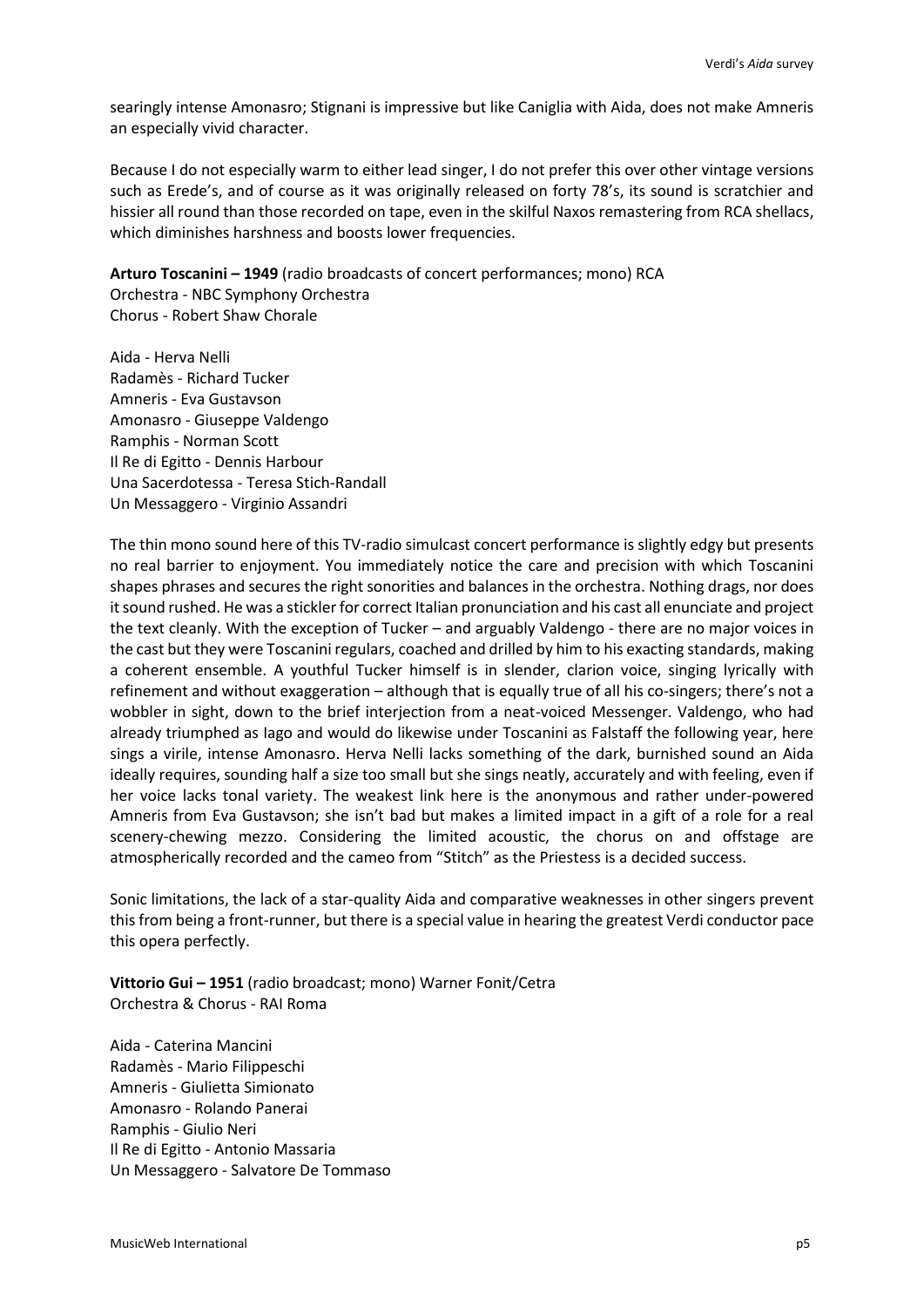At a time when Aida could be sung by Callas or Tebaldi and Radamès by Del Monaco, Björling or Tucker, the casting of the two principle roles here looks decidedly B-list, but both Mancini and Filippeschi were justly celebrated artist with important careers, and the presence of three more great singers in Simionato, Panerai and Neri under distinguished conductor Vittorio Gui lifts this set further. Indeed, this is another of those early 50's sets which assembled a cast quite beyond what we can field today. Simionato was vocally as generously endowed as her compatriot Barbieri, but singe here which more feeling for the text than Barbieri does in her recording with Callas for Perlea three years later and her plunges into her lower register and the "Morire!" in the duet with Radamès are thrilling. There hasn't been a bass of such deep, rich, blackness of sound since Giulio Neri succumbed unexpectedly to a heart attack at only 48 years old. The young Panerai – still with us, aged 94, as I write – in what is possibly his first commercial recording, has a baritone similar to Valdengo's: clean, incisive, with a fast vibrato and considerable penetration. Filippeschi had a huge, metallic voice, unsurprisingly admired by Lauri-Volpi as Filippeschi's voice-type is similarly to Lauri-Volpi's and to Martinelli's, with especially powerful, ringing top notes. He sings Radamès straightforwardly as a conventional war hero, his heart torn between fierce patriotism and Romantic passion. He rarely phrases gracefully and his timbre is not the most grateful, turning plaintive and irritatingly lachrymose – especially in the concluding Tomb Scene - but the money notes are there; the concluding B flat of 'Celeste Aida' can rarely have been belted out more emphatically. Mancini is similarly large-voiced; a proper dramatic-coloratura soprano who made some valuable recordings for Cetra in the 50's. There is no danger here of her being eclipsed by the tenor or orchestra, yet she sings delicately in the Tomb Scene, even if she is sometimes shrill. Like her coevals Neri and Cerquetti, her career was short but brilliant; ill-health forced her premature retirement. Even the King has a major-sounding bass. It is noticeable how nearly every singer here has a command of legato and all have a properly registered, "opened" voice, down to the uncredited Priestess. The chorus is excellent.

This is a live broadcast; Filippeschi misses his cue on "Dessa" but Simionato carries on. Gui knows exactly what to do with the music; it is grand and lyrical by turns. The sound is clear mono which gives the violins a screechy edge and some slight distortion when those powerful voices open up, but there is reasonable bass depth, too, and this isn't really an issue. The Warner Fonit reissue reproduces the original, garish Cetra format so redolent of the 50's. The genuine Aida devotee will find a place for it alongside the other Cetra recording with Corelli – which is rather similar; indeed, one wonders how and why Cetra thought it feasible to re-record Aida so soon after this one - presumably the young Corelli was its main draw.

My MWI colleague Göran Forsling [reviewed](http://www.musicweb-international.com/classrev/2005/July05/verdi_aida_5046779182.htm) this in detail back in 2005, and we are broadly in agreement about its manifest merits.

**Alberto Erede – 1952** (studio; mono) Decca Orchestra & Chorus - Santa Cecilia

Aida - Renata Tebaldi Radamès - Mario Del Monaco Amneris - Ebe Stignani Amonasro - Aldo Protti Ramphis - Dario Caselli Il Re di Egitto - Fernando Corena Una Sacerdotessa - Suzanne Danco Un Messaggero - Piero De Palma

This is not necessarily the best *Aida* but considering that I can choose from so many recordings in my collection, it surprises me how often I choose to pull this one down from the shelves. It's opera of the old Italian school and its shortcomings - mono sound which is nonetheless quite spacious and some rough orchestra ensemble - are negligible compared with its glories. Tebaldi is here more secure and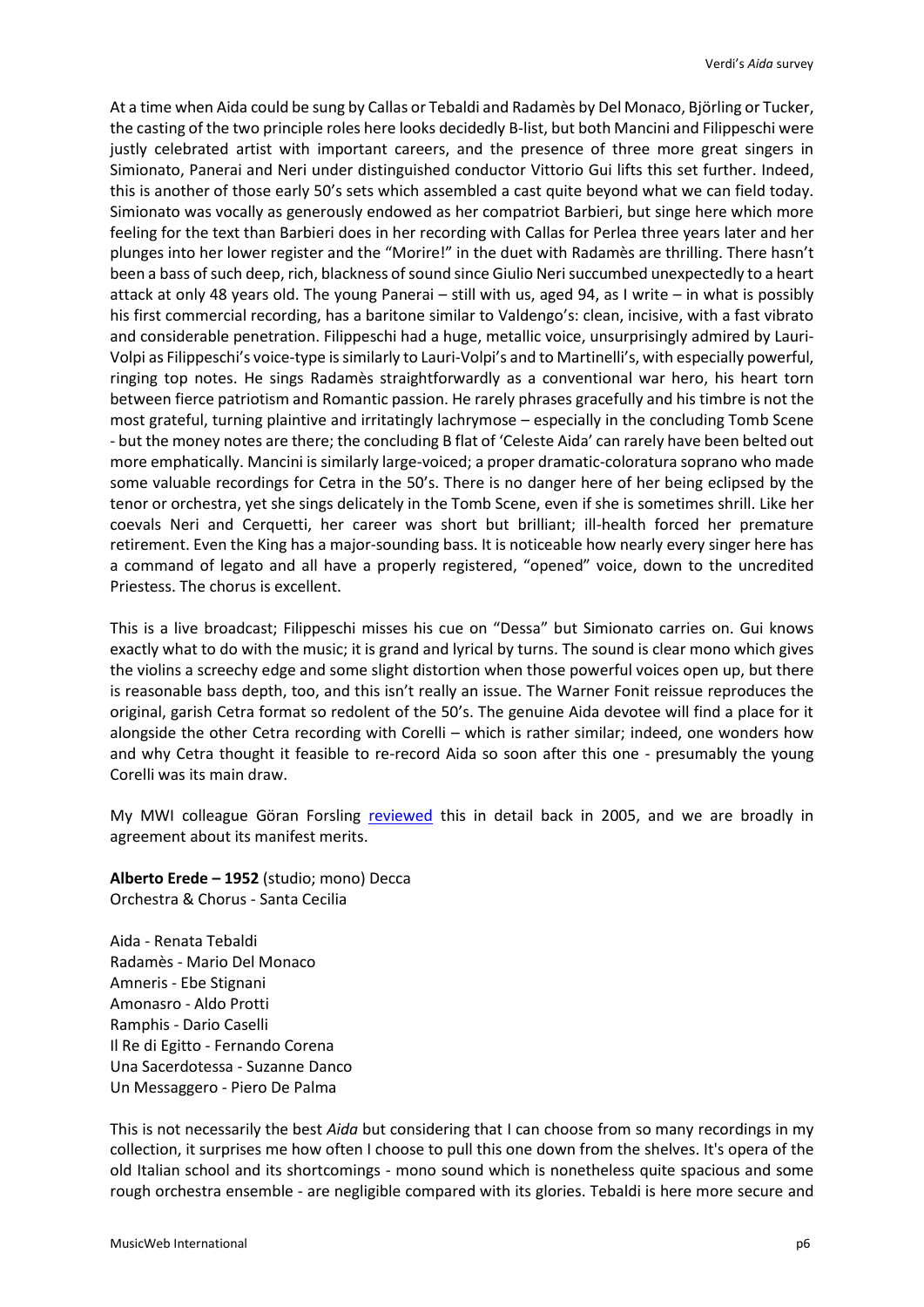sweet-toned than in the later Karajan recording, Del Monaco is in thrilling, clarion voice and not by any means wholly without subtlety, pace his detractors, Stignani is still, to my ears, a tower of strength and Caselli's rich, robust bass is more than adequate, whereas only Corena sounds a bit rocky. The reliable Protti may not be the greatest of post-war Verdi baritones and is sometimes a bit lumpen, but he seems to me to be wholly on top of his role and embodies the irascible, percussive Amonasro well while still occasionally mustering sufficient vocal smoothness in the more lyrical passages; his confrontation with Aida in Act 3 is very effective. If you're unsure, try to listen to an extract from that duet and I think you'll be convinced. We'd queue round the block to hear an *Aida* this well cast today; it is available cheaply and the purchaser is assured of an opera performed authentically in the Grand Tradition.

**Ionel Perlea – 1955** (studio; mono/ambient stereo\*) RCA; Pristine\* Orchestra & Chorus - Teatro dell'Opera di Roma

Aida - Zinka Milanov Radamès - Jussi Björling Amneris - Fedora Barbieri Amonasro - Leonard Warren Ramphis - Boris Christoff Il Re di Egitto - Plinio Clabassi Una Sacerdotessa - Bruna Rizzoli Un Messaggero - Mario Carlin

There is such a cornucopia of excellent *Aida* recordings available that to claim absolute superiority for any of them is to give hostages to fortune. I am going to enter the lions' den by saying that I have long struggled in my attempts to hear in Milanov's Aida the paragon referred to by so many previous reviewers. To me, she frequently sounds wobbly, screechy and elderly - yet she was not yet fifty at the time of the recording. Listen to her in the first trio with Björling and Christoff (both superb); her first aria, 'Ritorna vincitor' is full of swoops and slides. Listen to the attempt to hit the A at 2:08 or the G at 2:29; they are pretty gruesome. Yes, I know that singing Aida is not just about hitting a few notes correctly but to my ears she is struggling throughout, compared with the vocal sumptuousness and security of Price or Caballé. In fairness, Milanov's "Patria mia" goes better but she still slides and loses tonal quality too often. The concluding Tomb Scene finds her and Björling striking sparks off each other but it is often a bumpy ride.

This is an opera whose exalted crowd scenes demand to be heard in spacious stereo, so when it was previously available only in elderly mono I would certainly not have opted for it over the Muti or the Leinsdorf recordings if you wanted to enjoy the grandeur of this opera at home. Despite the fact that it has now been re-mastered into Ambient Stereo by Pristine to their usual excellent standard, this could still never be my favourite *Aida*. If anything, the re-mastering emphasises the inadequacy of Milanov's singing as opposed to the glory of Björling's and Christoff's contributions. Just listen to the climactic conclusion of Act I; it is riveting, with both artists singing like gods, making the newly apparent revelation of Milanov's limitations all the more regrettable.

My problems with the supposed unrivalled excellence of this set continue with the hoarse, woolly King of Plinio Clabassi and the rather monochromatic account of Amneris from Fedora Barbieri. She is a singer I nonetheless usually admire and she is in opulent voice but she does little with her words and just barrels through the part. There are huge compensations in Björling's gleaming Radamès, Warren's incisive Amonasro and Christoff's implacable Ramphis - but *Aida* needs a better, all-round ensemble to take off - which is precisely what Karajan, Muti and Solti provide. Even Warren sounds throatier here than I am used to hearing him - and I am a huge fan.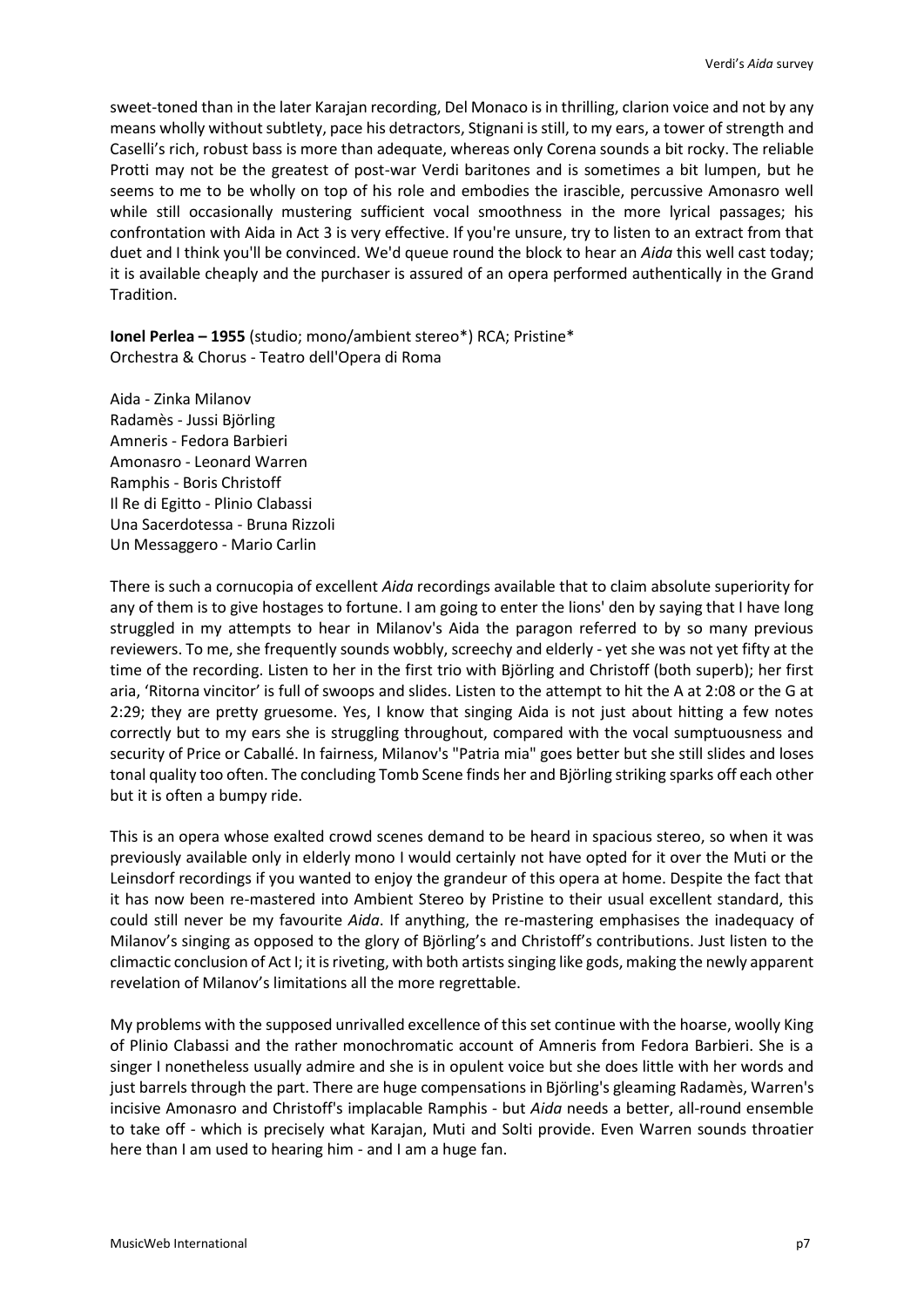Perlea takes a very leisurely view of the score and at times comes across as a rather lax, indulgent conductor. He doesn't generate much tension at key points although the more lyrical passages go more successfully. He gives his singers all the time in the world to grandstand; even Björling, usually a musically disciplined singer, for our guilty pleasure hangs on to top notes way beyond their proper notational value.

I do not generally find myself standing out against received wisdom - but I am genuinely puzzled by the accolades for this set, the obvious merits of Björling and Christoff apart. If you want an Aida of the type Milanov essays then Caballé does it so much better; meanwhile, in my dream-world I wish I could hear Björling here and Leontyne Price in her pomp singing this opera together, with Merrill as Amonasro, Cossotto as Amneris and either Christoff or Ghiaurov as Ramphis. I will still play this recording just to hear Björling and Christoff and to luxuriate in Pristine's revitalised sound, but skip over Milanov's arias.

**Tullio Serafin – 1955** (studio; mono) EMI; Regis Orchestra & Chorus - Teatro alla Scala

Aida - Maria Callas Radamès - Richard Tucker Amneris - Fedora Barbieri Amonasro - Tito Gobbi Ramphis - Giuseppe Modesti Il Re di Egitto - Nicola Zaccaria Una Sacerdotessa - Elvira Galassi Un Messaggero - Franco Ricciardi

Only two or three *Aida* recordings really pierce the heart of this most venerable of war-horses; chief amongst them are the famous Muti version and this one - now available absurdly cheaply on Regis - a bit hissy and rumbly but in vivid, immediate mono. OK, Callas' top C in "O patria mia" wobbles a bit but otherwise no other soprano begins to inflect the text with the degree of subtlety and pathos she achieves - and when Gobbi joins her, we are listening to a master class on how to enact Ghislanzoni's text. Gobbi makes fellow baritones sound merely bland and workaday - especially Cappuccilli in the otherwise striking Muti set. In addition, both have such recognisable and intense vocal personalities, Gobbi with that inimitable, Italianate "bite" and flickering vibrato, Callas with her melting portamenti and sudden, powerful surges.

Barbieri is a tower of strength in a role made for her and Tucker, while not the subtlest of tenors is rock-steady and heroic of tone; certainly few tenors have his vocal capability in this cruelly taxing role - only Del Monaco and the young Corelli in the 1956 Cetra recording capably conducted by Questa provided more thrills. Ultimately my favourite *Aida* remains the Muti set in excellent stereo sound but this 1955 recording, which benefits from Serafin's readiness to sacrifice the metronome to dramatic exigency, will always be amongst my favourites.

**Angelo Questa – 1956** (studio; mono) Warner Fonit/Cetra; Opera d'Oro; GOP Orchestra & Chorus - RAI Torino

Aida - Maria Curtis Verna Radamès - Franco Corelli Amneris - Miriam Pirazzini Amonasro - Giangiacomo Guelfi Ramphis - Giulio Neri Il Re di Egitto - Antonio Zerbini Un Messaggero - Athos Cesarini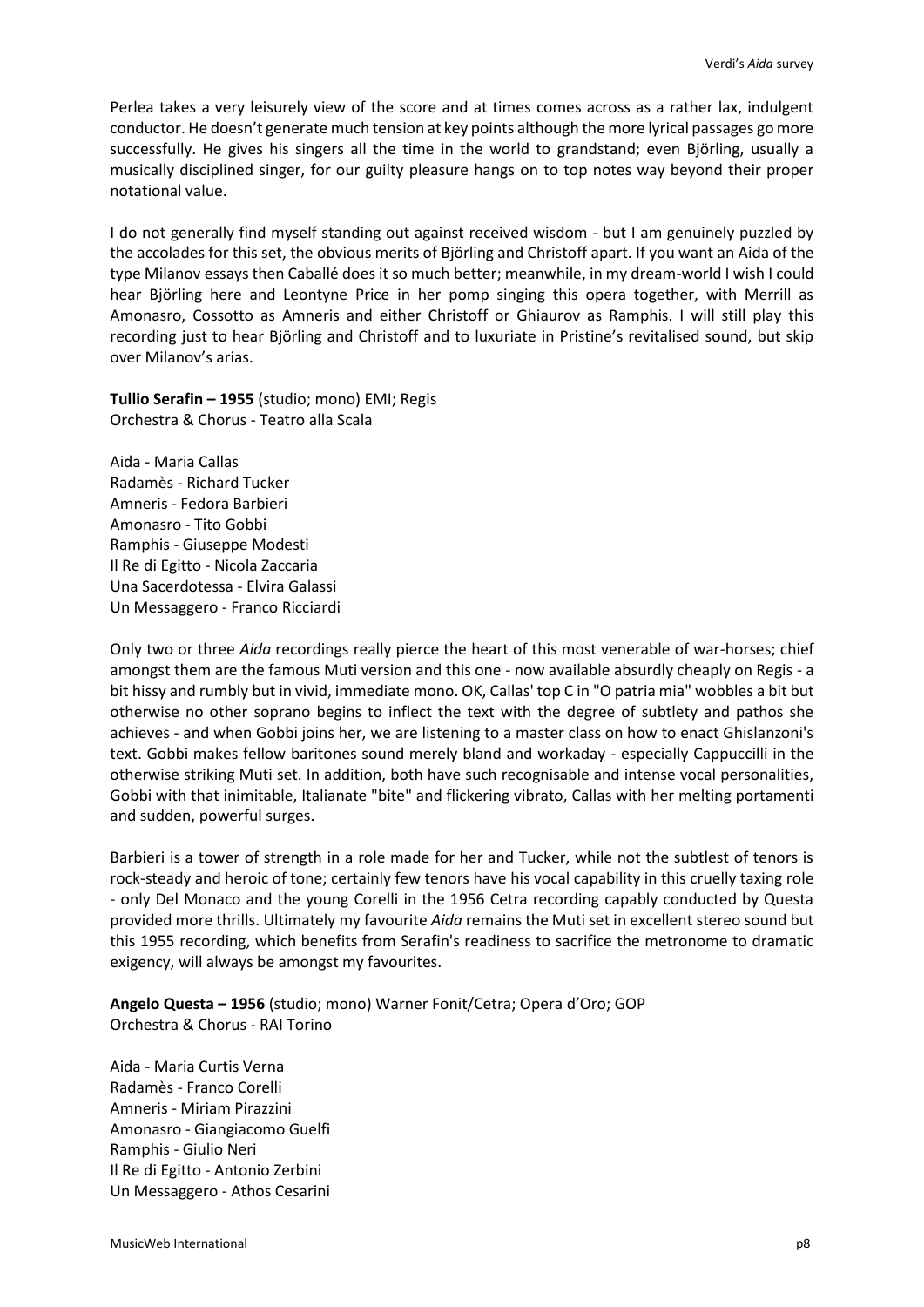I hesitate to give this recording an unqualified endorsement, insofar as it is only in mid-fifties mono and not exactly populated by household names apart from Corelli (I mean opera-fancying households, obviously). However, re-listening to it reminded me how thrilled we would be to have singers of this calibre making such a satisfying recording of a Verdian staple which still fills opera houses.

I barely noticed that the sound is mono, it is so clear, full and detailed, without peaking or shatter. The performers are utterly at ease in the idiom, singing with real, uninhibited abandon as singers confident in the reliability of their vocal apparatuses. All are Italian, apart from Maria Curtis Verna who is the sole American and who made a substantial career for herself in Italy. She is not especially individual but has a large, flexible voice which does its owner's bidding and experiences no difficulty in negotiating her fiendishly difficult music. Corelli is in finest vocal youthful estate, still under the guidance of Lauri-Volpi and taming the incipient bleat such that it is merely an attractively fast vibrato and displaying free, heroic, open tone. His Radamès is mercifully free from exaggeration and mannerism. Miriam Pirazzini is an old-school mezzo with both registers opened up and resonant, Guelfi is similarly large of voice if a tad raw and to complete the cast we hear two first-class basses in Neri and Zerbini. Even the uncredited priestess shares the stars' confidence and effulgence.

Yet more delight derives from Questa's wholly apt conducting, the excellence of the Turin orchestra and chorus and the fact that this splendidly re-mastered issue from Warner-Fonit of what was originally on the Cetra label comes with the original, funky fifties artwork, an intelligent and perceptive essay by one Luigi Bellingardi which sheds light on how Verdi so vividly portrays the psyches of the main characters, and an Italian-only libretto, all at a bargain price.

My own first experience of *Aida* was the rather starrier and more sophisticated Muti recording with Caballé and Domingo but I can imagine this being someone's introduction to this lovely opera and their retaining an affection for it for a lifetime. It is now sixty years old and everyone involved has passed on, but this remains as a testament to the strength of provincial Italian singing in that era.

**Herbert von Karajan – 1959** (studio; stereo) Decca; Membran; Lyrica Orchestra - Wiener Philharmoniker Chorus - Singerverein der Gesellschaft der Musikfreunde Wien

Aida - Renata Tebaldi Radamès - Carlo Bergonzi Amneris - Giulietta Simionato Amonasro - Cornell MacNeil Ramphis - Arnold Van Mill Il Re di Egitto - Fernando Corena Una Sacerdotessa - Eugenia Ratti Un Messaggero - Piero De Palma

This has long been a recommended version but it comes from outside the usual Italian stable, as it were, despite its predominately Italian cast, and some detect a more Germanic weightiness in Karajan's conducting. It is also true that two of the principals, Tebaldi and Simionato, excellent as they are, must yield to their younger selves in recordings they made in the early 50's. On the other hand, here we have the advantage of Decca's stereo sound and what a lovely, shimmering bloom is on those Viennese strings as the overture starts, compared with some of the more raucous Italian efforts you can hear. This is not "Karajanesque smoothification" just lovely playing and, just as Karajan, produces beautiful orchestral sounds in his recording twenty years later with the same orchestra, he can generate tension and excitement without it getting scrappy. The first voices we hear inspire confidence: Van Mill's smooth, rolling bass and Bergonzi's clean, trumpeted sound, phrasing so elegantly but expanding satisfyingly on top notes, if not with the visceral heft of Del Monaco. One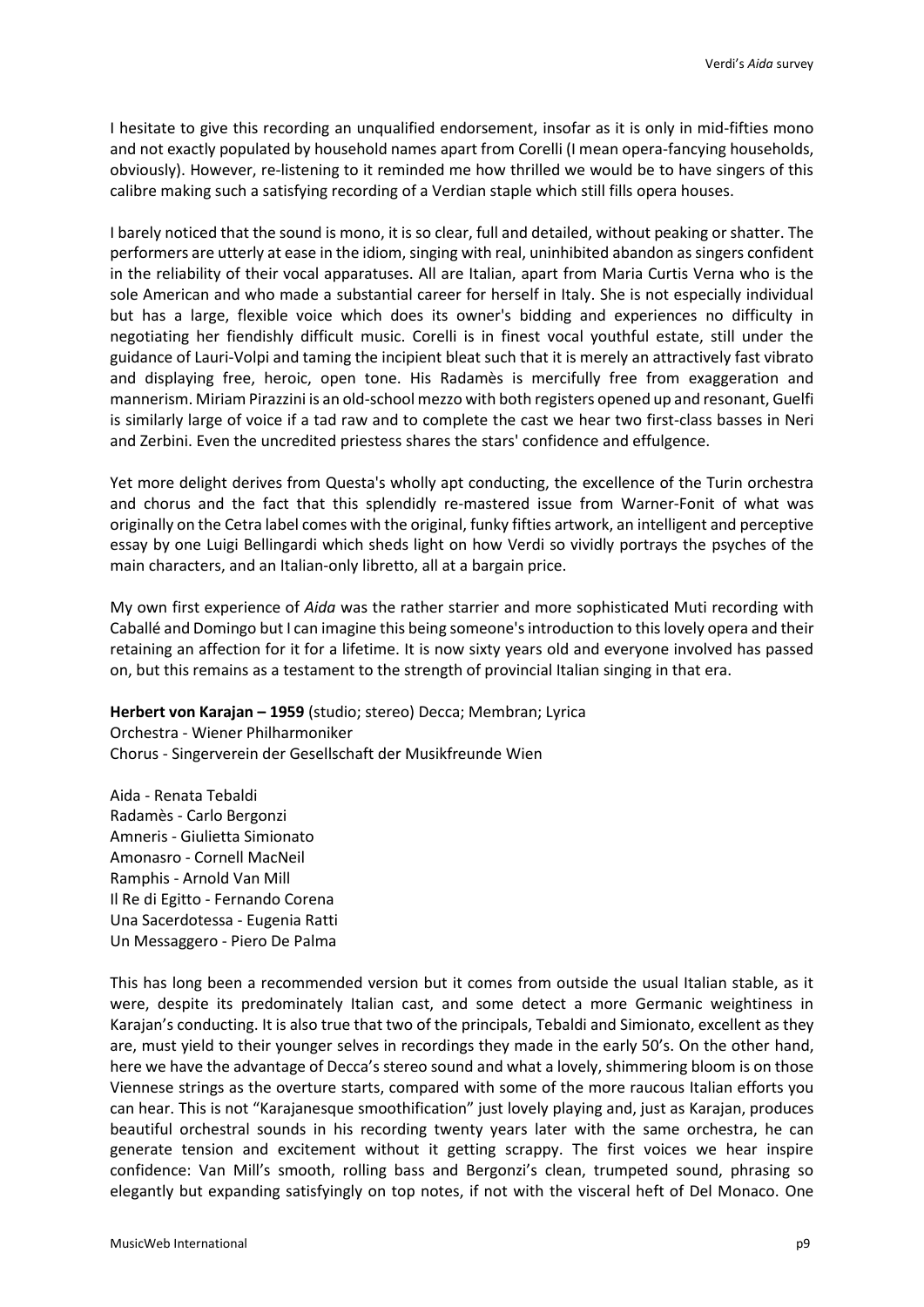immediately registers the sheer size of Tebaldi's soprano on her entry and if there is occasionally some incipient scratchiness on high notes, the compensations in terms of weight and beauty of tone are many; one is reminded of Björling's famous observation that "singing with Tebaldi was like singing with two sopranos". She might not have Callas' way with the text but her dramatic commitment is not in doubt; her soft singing is a dream and she floats a lovely line. Apparently she was at odds with Karajan regarding his slower tempi but she rose to his challenge. MacNeil makes a powerful, straightforward Amonasro, magnificently vocalised; again, the sheer amplitude of his baritone amazes. Simionato is a fierce Amneris, especially now that she is a more mature artist than she was for Gui, but manages to soften her tone for her more lovelorn moments and her mezzo is in fine shape. Corena as the King is firmer here than he was for Erede and it's good to have the ubiquitous Piero De Palma as the Messenger; Eugenia Ratti, too, is much better here as the off-stage Priestess than she was as Oscar in Votto's "Un ballo in maschera" with Callas.

Balances between the voices and orchestra are excellent; some of the original slight overload seems to have been removed via remastering. This has held its place in the hierarchy for the sixty years since its issue.

**Georg Solti – 1961** (studio; stereo) RCA Orchestra & Chorus - Teatro dell'Opera di Roma

Aida - Leontyne Price Radamès - Jon Vickers Amneris - Rita Gorr Amonasro - Robert Merrill Ramphis - Giorgio Tozzi Il Re di Egitto - Plinio Clabassi Una Sacerdotessa - Mietta Sighele Un Messaggero - Franco Ricciardi

Leontyne Price was arguably the pre-eminent Aida of her era and made two studio recordings to prove it in 1962 and 1970 when she was in peak voice and worthily partnered. This earlier recording has endured as the most celebrated of the two and certainly from the perspective of fifty years later the singing is impossibly starry by today's standards - and the sound is still pretty good too.

The young Jon Vickers here is in best voice and conveys great anguish and a sense of spiritual conflict which is really absorbing, although some will want a more overtly Mediterranean tenor. Rita Gorr has a hard, ringing, voluminous mezzo which she deploys to almost scary effect, so Amneris the haughty Princess predominates over the needy, vulnerable young woman; Bumbry for Leinsdorf does that better without being vocally as dominant. Tozzi makes an emphatic Ramphis and Plinio Clabassi lends great heft and drama to his role as King.

Surprisingly, Solti gives the score considerably more time and space here than his reputation would have it; he finds both depth and verticality, generating great weight in the big Act 2 processional scene. The Rome orchestra and chorus are energised and idiomatic – as one would expect in this opera, given their history with it.

As long as you respond to Vickers, this emerges as one of the most gripping and strongly cast recordings on the catalogue.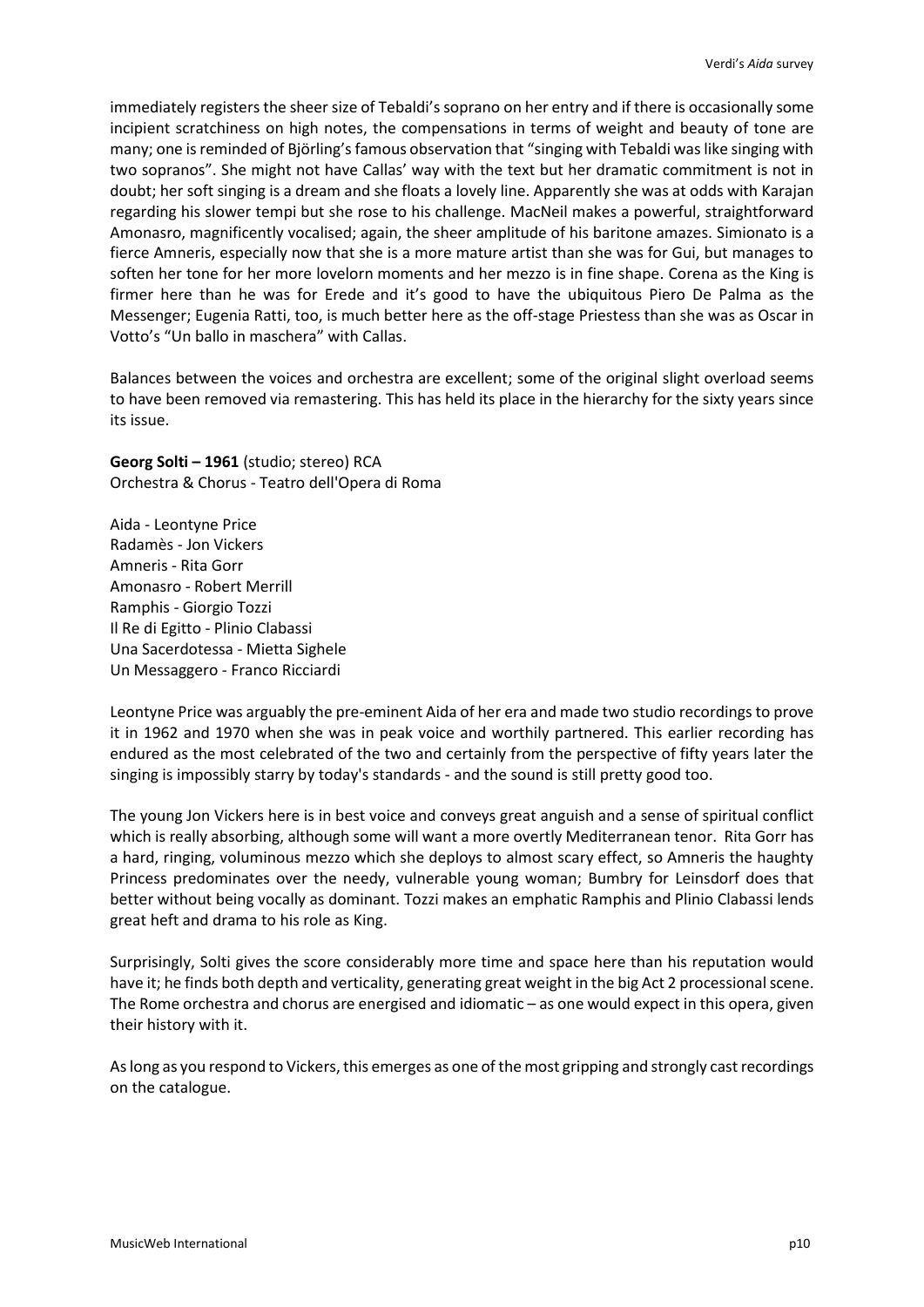**Zubin Mehta - 1965-66** (studio; stereo) EMI Orchestra & Chorus - Teatro dell'Opera di Roma

Aida - Birgit Nilsson Radamès - Franco Corelli Amneris - Grace Bumbry Amonasro - Mario Sereni Ramphis - Bonaldo Giaiotti Il Re di Egitto - Ferruccio Mazzoli Una Sacerdotessa - Mirella Fiorentini Un Messaggero - Piero De Palma

My friend and MWI colleague Bob Farr, whose taste often concurs with mine, briefly refers to this [recording](http://www.musicweb-international.com/classrev/2007/July07/Verdi4_Farr.htm) as "an ill-fated attempt"; I'm not sure why as he does not elaborate. However, in his review of the 4 CD EMI box set *Franco Corelli - The Tenor as Hero*, another MWI colleague Göran Forsling, calls it "superb"; I quote him in full here:

"Corelli's 'Celeste Aida' is a reading to treasure, not least for final B flat, starting fortissimo and then being gradually and seamlessly fined down to a beautiful pianissimo. The end of the Nile scene finds him in heroic form and Birgit Nilsson seems almost like a soubrette by his side to begin with. The confrontations between Nilsson and Corelli in the opera houses are legendary and it seems they have brought this rivalry into the Rome studio as well. Sparks are really flying when Ms Nilsson lets loose and the trio is completed with Mario Sereni's strong-voiced and sonorous Amonasro" ([review\)](http://www.musicweb-international.com/classrev/2009/May09/Corelli_2648872.htm).

On the other hand, there is a broad consensus that Nilsson's steely, Wagnerian dramatic soprano was never quite right for Aida and it is always possible to find fault with Corelli's grandstanding, hence maybe there's room for an opinion which reflects a compromise between those extremes.

*Aida* was Corelli's first commercial recording for Cetra in 1956; to quote Göran again, "A dozen years later when he recorded the opera complete again, with Birgit Nilsson as his Aida, he had matured stylistically and makes a superb diminuendo. Corelli was an exhibitionist, whether showing off his volume or his diminuendo, but in that particular case his artistic sense had deepened – and the voice is just as glorious."

I agree; Corelli was in his absolute prime when this recording was made. His lisp can be mildly distracting but the vocal quality is astounding. He has a fine legato, impressive command of dynamics and top notes which ring like no other tenor; furthermore, he employs a considerable degree of subtlety and sings quietly on occasion. All of those qualities are immediately apparent in his opening aria, 'Celeste Aida', which he concludes with a remarkable – and very musical - diminuendo on the final B flat, just as Verdi stipulated but almost never gets. Grace Bumbry was still in her first mezzo-soprano phase and in best, velvety voice, and even if in the earlier scenes I find her temperamentally a little cool compared with Fiorenza Cossotto, she is really vibrant and impassioned in her final, pleading confrontation with Radamès. The under-rated baritone Mario Sereni is instantly recognisable from his husky timbre; he provides a firm, but febrile Amonasro, even if he is not quite the equal of the many star baritones such as Gobbi, Warren, MacNeil, Bastianini, Guelfi, Bechi London, Merrill and Milnes the list seems endless – who performed that role with distinction in the 50's and 60's. Bass and Verdi specialist Bonaldo Giaiotti is, in my view, another singer whose real worth was never properly acknowledged; he is excellent in everything I have heard him in and is a fine Ramphis here. Ferruccio Mazzoli makes a sturdy King. Even the Messenger is voiced by the world's best comprimario tenor, Piero De Palma. Reactions to Nilsson's Aida are diverse. I love the way she hits top notes powerfully dead centre and if her slender vibrato can sometimes make her sound a little plaintive in the middle of her voice, she still invests the text with sincere emotion. Her confrontation with Bumbry is electric, the latter digging into her lower register and Nilsson emitting laser-like top notes in her distress but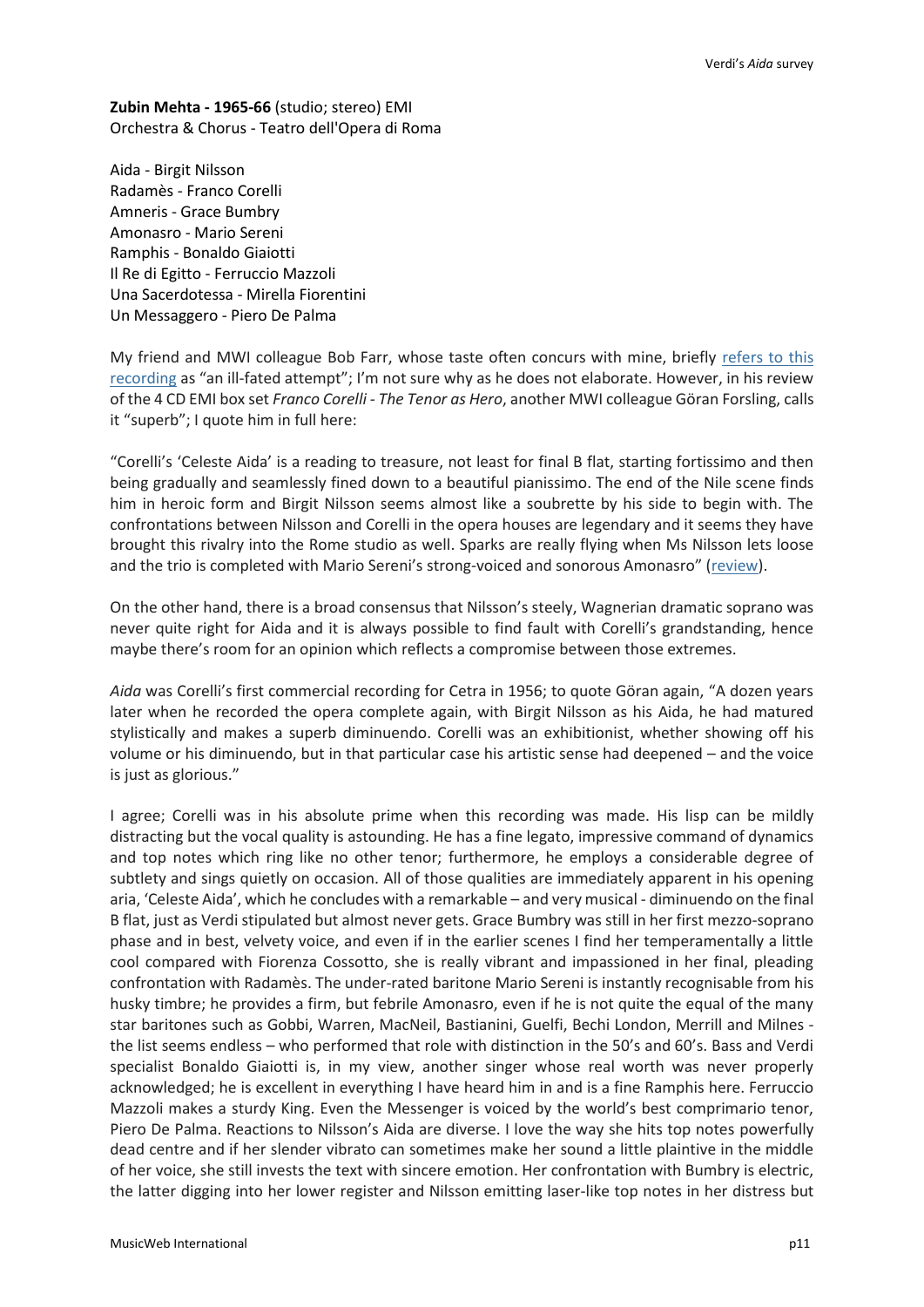also singing softly with great control, as at its conclusion on "del mio soffrir". She soars above the ensemble at the climax of the Triumphal Scene and her poise in "O patria mia" is phenomenal. The scene with her father is highly dramatic; Sereni is certainly more involved than Cappuccilli in my favourite studio recording of *Aida* under Muti and with the arrival of Corelli we are in operatic bliss; the pair blaze through the extended love duet-come-argument until joined by a triumphant, scheming Amonasro in the trio before the whole concludes with Corelli's outrageously prolonged and thrilling top A on "Io resto a te!" The Tomb Scene shows Nilsson at both her worst and best: her quiet, quasiparlando singing of the dialogue between the doomed lovers at first sounds whiny and unsupported but as it progresses and their voices open out, the duet becomes a thing of great beauty.

Zubin Mehta has, especially latterly, presided over some workaday operatic recordings. His best recordings were made earlier in his long career and his conducting here is irreproachable. Furthermore, he has a really excellent chorus and orchestra to do his bidding; sometimes they really let rip.

The sound is excellent; the trumpets in the Grand March leap out at the listener and the balances between voices and orchestra are ideal. If you favour Nilsson's unusual voice-type as Aida, this could be for you but I prefer something warmer and less steely.

## **Erich Leinsdorf – 1970** (studio; stereo) RCA

Orchestra - London Symphony Orchestra Chorus - John Alldis Choir

Aida - Leontyne Price Radamès - Plácido Domingo Amneris - Grace Bumbry Amonasro - Sherrill Milnes Ramphis - Ruggero Raimondi Il Re di Egitto - Hans Sotin Una Sacerdotessa - Joyce Mathis Un Messaggero - Bruce Brewer

This, the second of Leontyne Price's recordings of *Aida*, has always had a slightly odd aural perspective, being somewhat studio-bound, a bit tubby, congested and lacking sharpness, whereas the earlier Decca is both much more immediate and paradoxically more spacious. The sound here is not exactly poor, but there is an ugly tape splice at 56 seconds in track 29 of CD3, right at the end of the opera.

From a vocal point of view, Price's soprano has grown in volume eight years later but conversely is a little cloudier and heavier than in Rome in 1962, where she had a slightly purer, more ethereal timbre - although the differences are not great. Domingo in the first of his four complete recordings is almost boyish in tone, showing little or no strain in the higher tessitura of the most demanding passages but lacking the intensity which an equally young Jon Vickers brings to Radamès; Domingo is smoother but less stirring. Milnes here and Merrill for Solti were both great American baritones and I can't really separate them beyond personally slightly preferring Merrill's more Italianate ring over Milnes hollower tone, but both are first-rate. Bumbry is superb as Amneris, with a warmer, more feminine sound than Gorr, also sounding more distraught. Raimondi's bass is rather too soft-grained but he vocalises beautifully and his companion bass; similarly, Hans Sotin sings beautifully but is rather under-stated as the King. On balance, Price was partnered by a more assertive cast in her earlier recording but her cosingers here are still of the highest quality.

The conducting is fine although Leinsdorf really pushes the drama along; he also has the benefit of a really superior orchestra in the LSO, then in best shape. I find Leinsdorf's direction to be fluid and mercurial, in line with Verdi's own markings but some consider him perfunctory.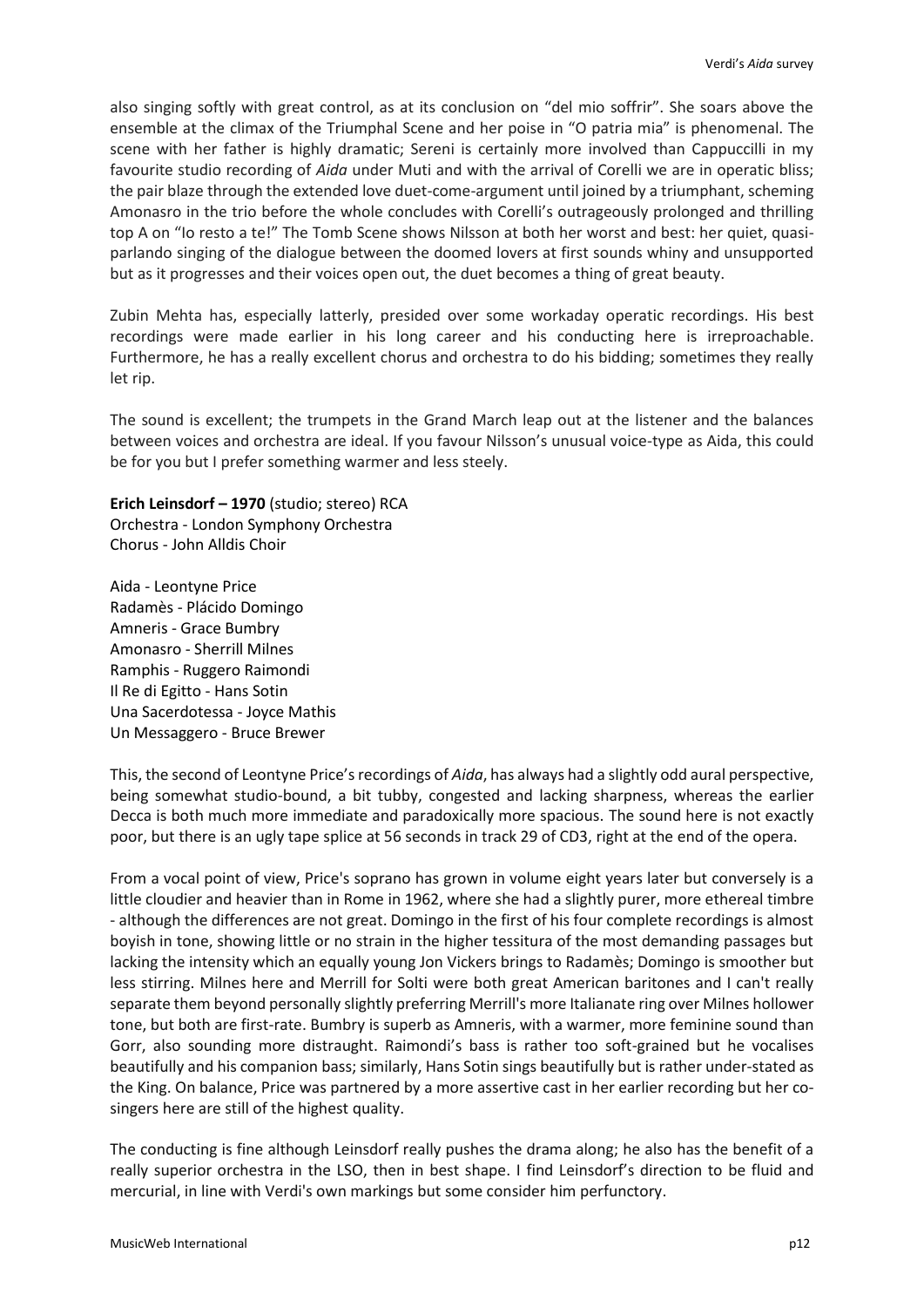On balance, I prefer Price's earlier recording not just for the additional freshness of her own voice but also for the intensity of the performance, but there's not much in it

**Ivan Marinov – 1971** (studio; stereo) Laserlight; Capriccio Orchestra - Sofia National Opera Chorus - Sofia National Opera

Aida - Julia Wiener-Chenisheva Radamès - Nikola Nikolov Amneris - Alexandrina Milcheva Amonasro - Nikolai Smochevski Ramphis - Nicola Ghiuselev Il Re di Egitto - Stefan Tsiganchev Una Sacerdotessa - Maria Dimchevska Un Messaggero - Verter Vrachovski

This super-bargain studio recording is from an unlikely source but begins well enough with the imposing tones of bass Nicola Ghiuselev, sounding very like his compatriot Nicolai Ghiaurov. His companion bass is perfectly acceptable as the King, if a bit grainy. Tenor Nikola Nikolov presents a less alluring prospect, as he first demonstrates with his unlovely belting out of 'Celeste Aida', sliding and groaning, lachrymose and short of breath and pulsing alarmingly. Alexandrina Milcheva's entry as Amneris injects more class into proceedings but she has a rather bottled tone. Julia Wiener-Chenisheva's squawky, laboured Aida puts the cap on a doomed venture; she has some power but her tone is permanently curdled and occluded and she wobbles; she sounds like Aida's granny. Nikolai Smochevski's baritone is generically acceptable but it isn't properly "released" up top, so high notes are cloudy and his execution of the *staccati* in the duet with his daughter is comically incompetent.

The conducting here is oddly lethargic and the acoustic a bit "bathroom" although that doesn't bother me. This is a non-starter.

### **Riccardo Muti – 1974** (studio; stereo) EMI

Orchestra - New Philharmonia Orchestra - Trumpeters of the Royal Military School of Music Chorus - Covent Garden

Aida - Montserrat Caballé Radamès - Plácido Domingo Amneris - Fiorenza Cossotto Amonasro - Piero Cappuccilli Ramphis - Nicolai Ghiaurov Il Re di Egitto - Luigi Roni Una Sacerdotessa - Esther Casas Un Messaggero - Nicola Martinucci

There are so many good recordings of *Aida* available, but I keep coming back to this one as my favourite. This might partly be for purely personal reasons: it was one of the first sets I bought when as a nineteen year old I was just discovering opera and I still recall the sense of transported wonder I first experienced listening to that magical, moonlit Nile music; then just after that I was able to hear most of the artists on this recording live at Covent Garden and that cemented my preference for this version. Even though Caballé did not much look the part of a lissom Ethiopian princess, her voice did all the work as she spun those delicate pianissimi to every corner of the auditorium. And those almost unearthly high notes, sung "con un fil di voce" are still the chief glory of this set, despite all its other merits. Domingo is here more animated and richer voiced than in his other two recordings and the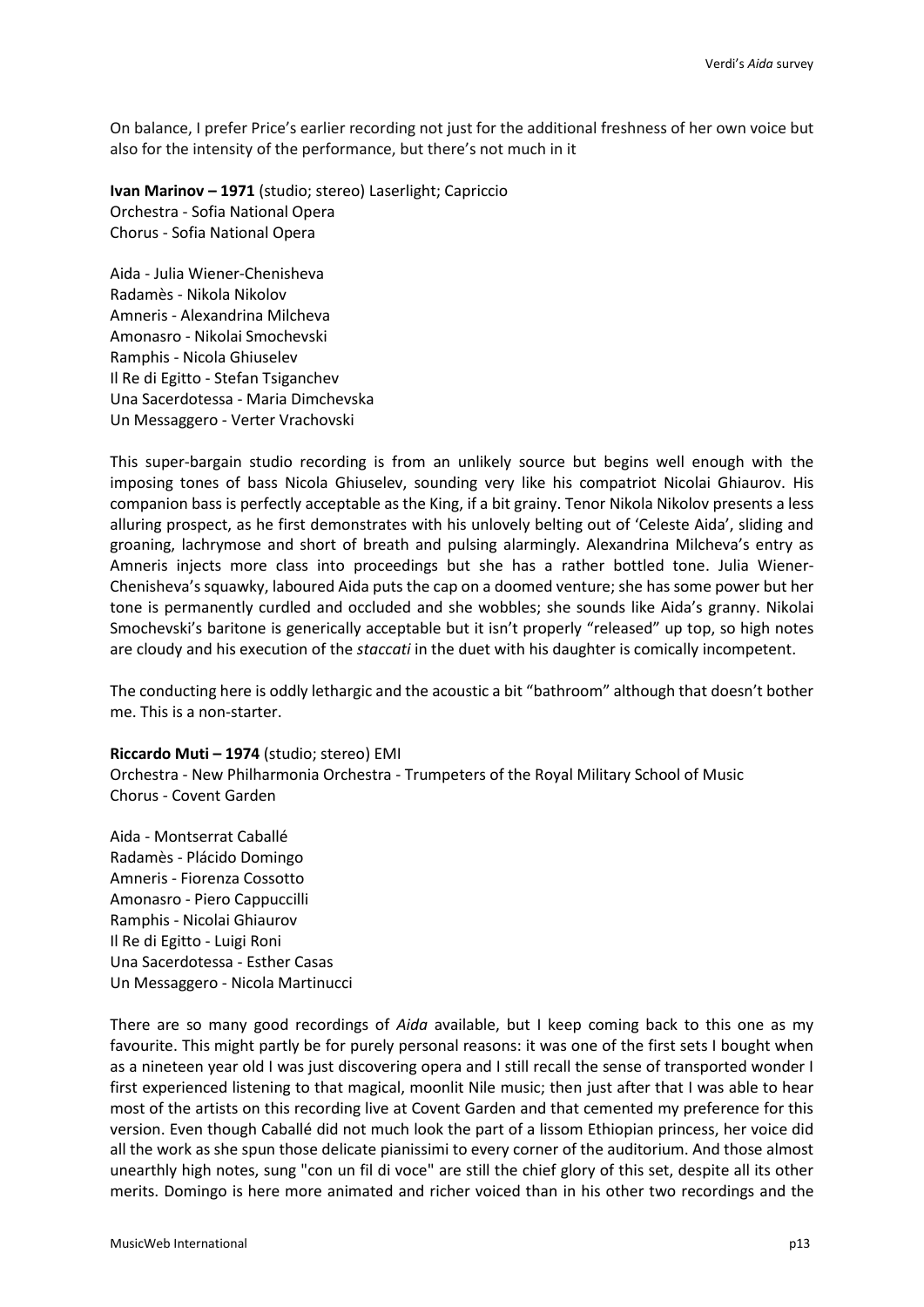supporting cast is very fine, even if Cappuccilli, for all his long-breathed eloquence, cannot match Gobbi for nuance or Merrill for vocal splendour He could at times be a lazy singer who simply went through the motions, but Muti's taut, detailed direction clearly inspired him here to provide more expressive detail. Cossotto produces precisely the kind of searing tour de force I recall so vividly from the live performance. The intensity of her singing is almost scary; she is anguished and terrifying in her rage and grief. Ghiaurov is sonorous, grave and implacable as the High Priest; Roni sturdy and regal as the King.

It is true that Caballé is not really entirely vocally suited to the eponymous leading role - it is a little big for her and she is occasionally clearly stretched at the grandest moments - but her artistry and commitment are such that she makes you believe she is right for it. The orchestra play with both power and delicacy for Muti who skilfully balances the intimate sections of the score against the massive exaltation of the crowd scenes. I like other sets very much, too, such as Price's and Tebaldi's two sets each, but this is my favourite in a crowded field - and it's in superior analogue sound, too.

**Herbert von Karajan – 1979** (studio; stereo) EMI Orchestra - Wiener Philharmoniker Chorus - Wiener Staatsoper

Aida - Mirella Freni Radamès - José Carreras Amneris - Agnes Baltsa Amonasro - Piero Cappuccilli Ramphis - Ruggero Raimondi Il Re di Egitto - José van Dam Una Sacerdotessa - Katia Ricciarelli Un Messaggero - Thomas Moser

Despite having got away with *Don Carlo* the previous year, this recording with the same team really was a bridge too far for the principal singers, Freni and Carreras. Both had fundamentally lyric voices which were too stretched by the dramatico-spinto demands of their roles and the strain shows. Furthermore, neither Raimondi not van Dam had the rich, rolling bass required for their parts so despite the beauty of much of the playing and singing, heft is in short supply and it is left to Baltsa and Cappuccilli to provide the vocal breadth and amplitude required. However, Cappuccilli, for all that he produces stream of fine tone, is less expressive and fresh-voiced than he was for Muti and has none of the verbal acuity of predecessors like Gobbi; furthermore, his voice per se lacks the squillo of really big-voiced exponents like Bechi, Guelfi, Merrill and MacNeil. The best thing about this recording is the beautiful orchestral playing; under Karajan's guidance the score emerges new-minted. Some of the singing is exquisitely shaded - although Carreras could surely have given us a fading B flat to conclude 'Celeste Aida', given that his is the more lyrical style of Radamès. This is nowhere near as unsatisfactory as the later Harnoncourt or Pappano recordings but in the end, it is too low-key and small-scale to deliver the punch this opera demands.

**Claudio Abbado – 1981** (studio; stereo) DG

Orchestra & Chorus - Teatro alla Scala

Aida - Katia Ricciarelli Radamès - Plácido Domingo Amneris - Elena Obraztsova Amonasro - Leo Nucci Ramphis - Nicolai Ghiaurov Il Re di Egitto - Ruggero Raimondi Una Sacerdotessa - Lucia Valentini-Terrani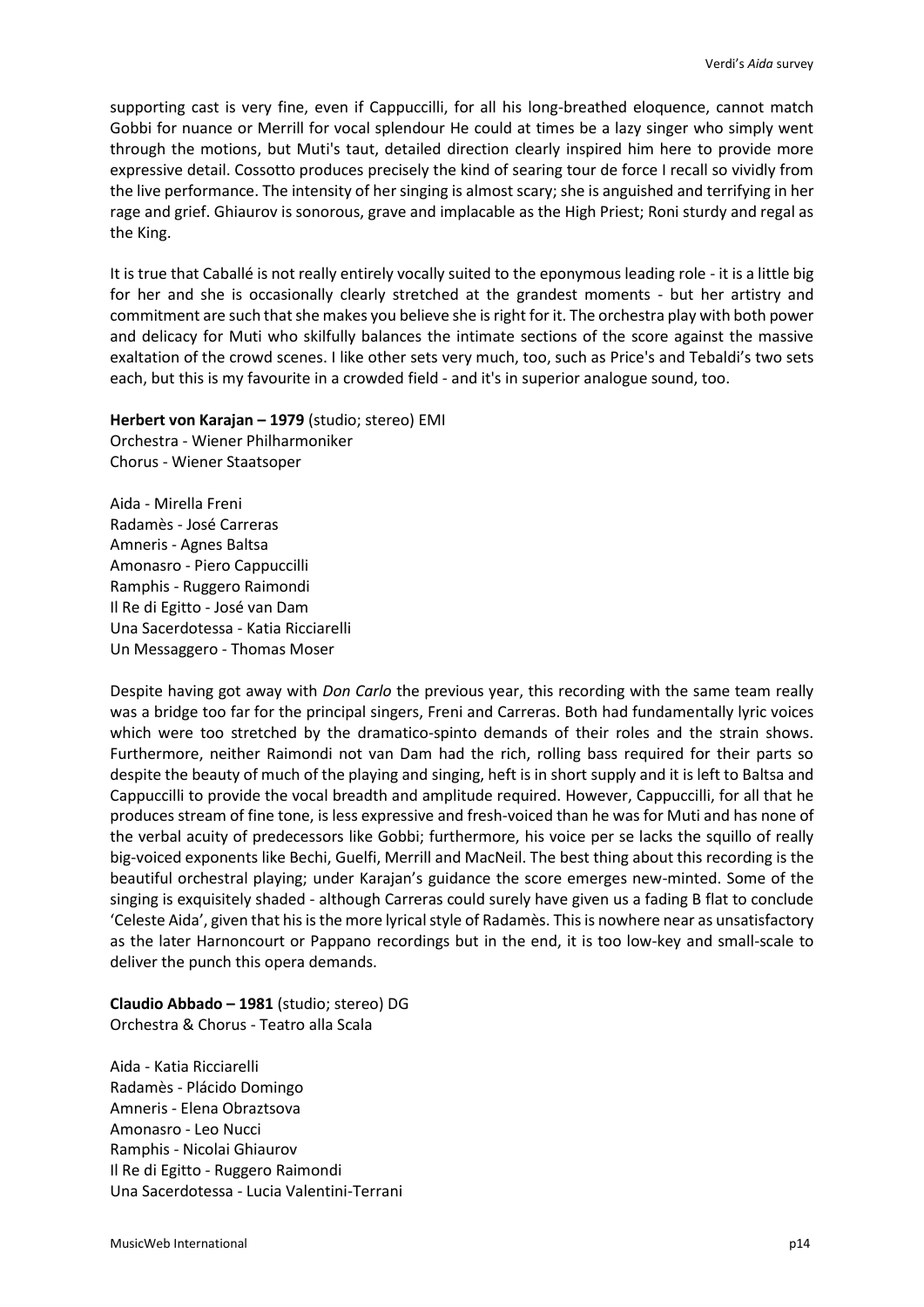Un Messaggero - Piero De Palma

With a conductor, orchestra, chorus and cast like this, high expectations are reasonable and a sumptuously, elegantly played *Preludio* followed by Ghiaurov's noble intoning of the gods' will and Domingo's golden toned 'Celeste Aida' all augur well for the performance as a whole. Obraztsova certainly has the amplitude, range and booming lower register to negotiate the role of Amneris successfully, even if her timbre is rather plummy; like Cossotto, she presents a formidable Princess but can lighten her tone for key points such as, for example, her initial appeal to Aida to open her heart to her. Raimondi makes a light but grave and steady, King. Even the minor, supporting roles are taken by celebrated singers – but then, we hit trouble. Unfortunately, Aida was never Ricciarelli's role; despite the sweetness of her tone she never developed her lower register sufficiently to anchor the voice in the spinto mode and her small soprano sounds alarmingly over-parted when required to soar aloft and dominate chorus and orchestra, when a tell-tale beat obtrudes. She is often reduced to piping and warbling as opposed to open, full-throated singing and the contrast between her feeble instrument and Obraztsova's stentorian delivery is marked. Her top C in 'O patria mia' is a quavery embarrassment. Nucci is tolerable but also over-sings and even at this early stage of his career has already begun to acquire the habit of approaching high notes by starting a fifth beneath them then hoisting up his vocal cords like baggy drawers until he eventually hits the required pitch.

That central casting weakness compromises an otherwise promising and admirable enterprise, and cannot be overlooked. Hamlet without the Prince.

**Lorin Maazel - 1985-86** (studio; digital) Decca Orchestra & Chorus - Teatro alla Scala

Aida - Maria Chiara Radamès - Luciano Pavarotti Amneris - Ghena Dimitrova Amonasro - Leo Nucci Ramphis - Paata Burchuladze Il Re di Egitto - Luigi Roni Una Sacerdotessa - Madelyn Renée Un Messaggero - Ernesto Gavazzi

A syrupy overture provokes impatience in the listener, lovely though the orchestral playing is and one wonders of Maazel is going to be in one of his wilful, stop-go, making-a-point moods; he does tend throughout to be too leisurely and make a meal of phrasing when more propulsion is in order, then he sometimes accelerates alarmingly and self-consciously; it's not too irksome but certainly everything first seems a bit low-key and even dreary . It doesn't help that the voices are placed so forward in the soundscape.

We first hear Burchuladze's in big, imposing voice but his occluded Italian and wayward pitch contrast tellingly with the brightness of Pavarotti's tenor and articulation. Pavarotti's tenor isn't really the right voice for the role, but he is on record as saying that he took Björling's example as an indication that he, too, could sing it in that manner with his leaner, lighter timbre, and he has a point. I certainly enjoy his sound, even if a few mannerisms by this stage of his career are creeping into his singing; the clarity of his diction and the penetrating quality of his tone are still a joy, and he is one of the tenors to hit that top B flat square on then rein back his voice in a beautifully controlled "morendo" as Verdi stipulated. He dos many beautiful things, especially in the Acts 3 and 4 duets with Aida, including some lovely soft singing.

I'm not sure about Dimitrova' Amneris: the vibrato has loosened a little and she doesn't really have the mezzo depth required, being essentially a dramatic soprano – although she definitely has a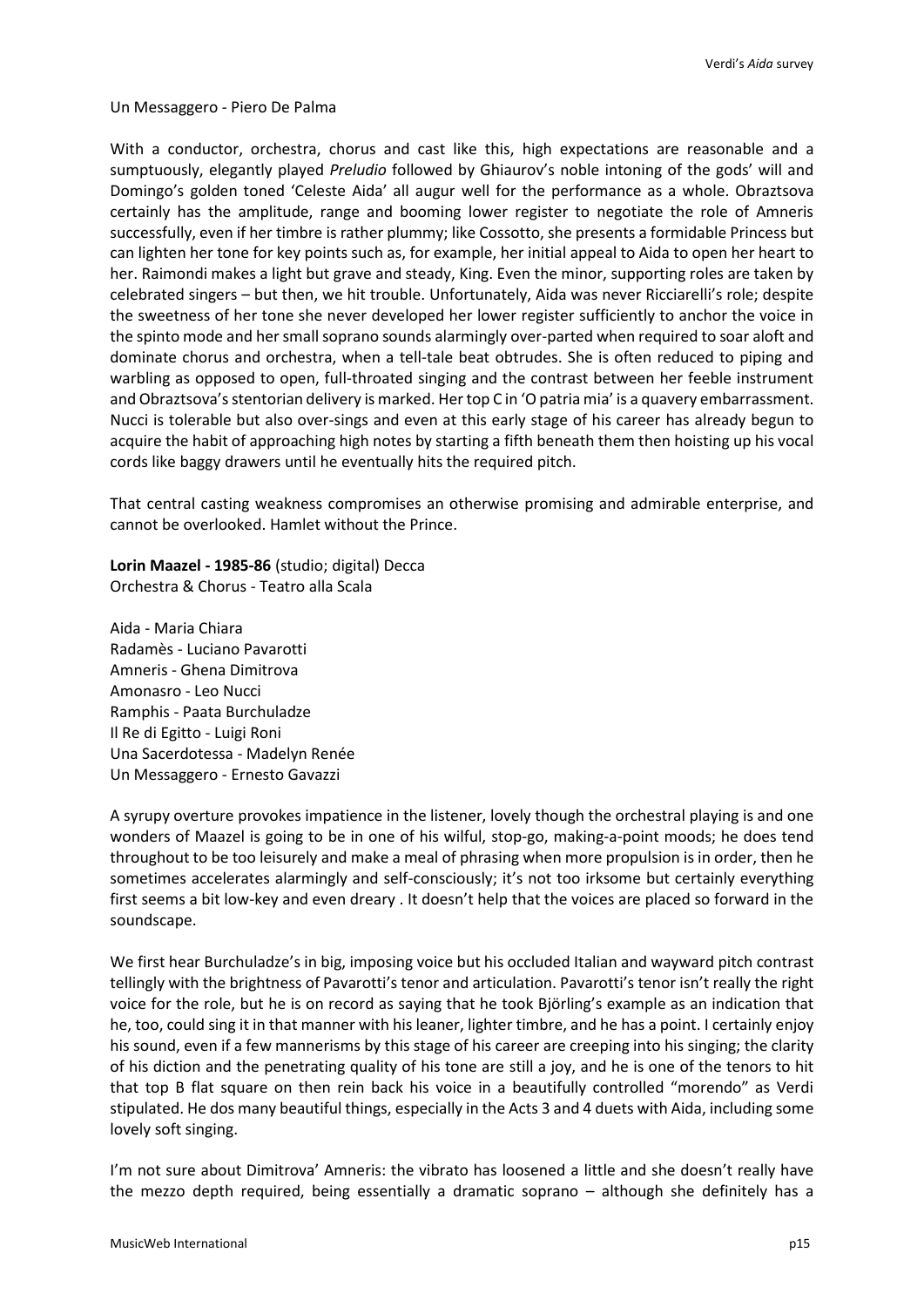developed lower register. Her lisped "s" is a little distracting, too, but let that pass; she's not the first singer to have that minor handicap. She makes little of her words at first, but, in common with the performance as a whole, becomes more animated as the opera proceeds and by Act 4 is much more involved, such that her confrontational duet with Radamès and subsequent bitter lament are dramatically and vocally very effective.

The size and volume of Chiara's voice on her first entry takes the listener by surprise. Some have observed that she might better have been recorded as Aida some ten years or so earlier, but she is only in her mid-forties here and vastly experienced, even if she never quite made the front rank of international sopranos. She is unafraid to dip into a sizeable lower register and has a proper Aida voice; her manner is grand and impassioned. Her timbre is very similar to that of Mirella Freni but she has more heft at her command and makes particularly adept use of portamenti. Luigi Roni is a mite rockier and hoarser than when he recorded the King for Muti over a decade earlier but he'll do. But then Leo Nucci is on hand to blot proceedings. The tell-tale flaws in his singing were already beginning to be in evidence when he recorded Amonasro for Abbado four years earlier; the scooping before high notes is now entrenched, the sound is now very woolly and the bleat becoming more pronounced; it is also noticeable how much bigger than his Chiara's voice sounds when they duet in Act 3, despite the forward placement, he is drowned by the orchestra and her soprano.

In short, this is a mixed bag; the waywardness of the conducting and the dullness of some of the singing militate against the commitment and beauty of Pavarotti's and Chiara's contribution, but for some that will be attraction enough.

**James Levine – 1990** (studio; digital) Sony Orchestra & Chorus - Metropolitan Opera

Aida - Aprile Millo Radamès - Plácido Domingo Amneris - Dolora Zajick Amonasro - James Morris Ramphis - Samuel Ramey Il Re di Egitto - Terry Cook Una Sacerdotessa - Hei-Kyung Hong Un Messaggero - Charles Anthony

Fine sound, energised conducting and the best cast which could then be assembled gave this set every advantage but ultimately it falls short of the best and remains strangely unmemorable. Domingo, still in fine voice, essays his third and final studio recording of Radamès, this time shortening the B flat at the end of his opening aria and dropping the octave. He displays remarkable consistency, although the voice is more mature than of yore, with a little of the gleam gone and a tendency to turn edgy at climactic points like "Sacerdote, io resto a te", but it is still attractive, even if I don't like the way he croons the first part and much else of the Tomb Scene. Aprile Millo is competent, with considerable heft but still oddly anonymous as Aida, and has something of a beat in her tone, with a bumpy line and a screechy top – except when she sings pianissimo, when the high notes float nicely. Dolora Zajick was feted as Amneris but I can't hear what the fuss was about. She hasn't the fullest tone, singing too often in a cloudy mixed register instead of a properly defined and resonant upper or lower voice, hence top notes are squeezed and low ones "phoney dark", as if grafted on rather than properly integrated. As with Millo, I find her bland compared with fruitier voiced predecessors. Ramey makes a sonorous Ramphis but both Terry Cook and James Morris sound woolly; Morris' nasal bass-baritone and wooden characterisation are all wrong for Amonasro, lacking the Italianate edge and bite required. Charles Anthony is briefly dreadful as the Messenger. All in all, despite Levine's sensitive and well-paced conducting, this is a disappointing recording of little distinction.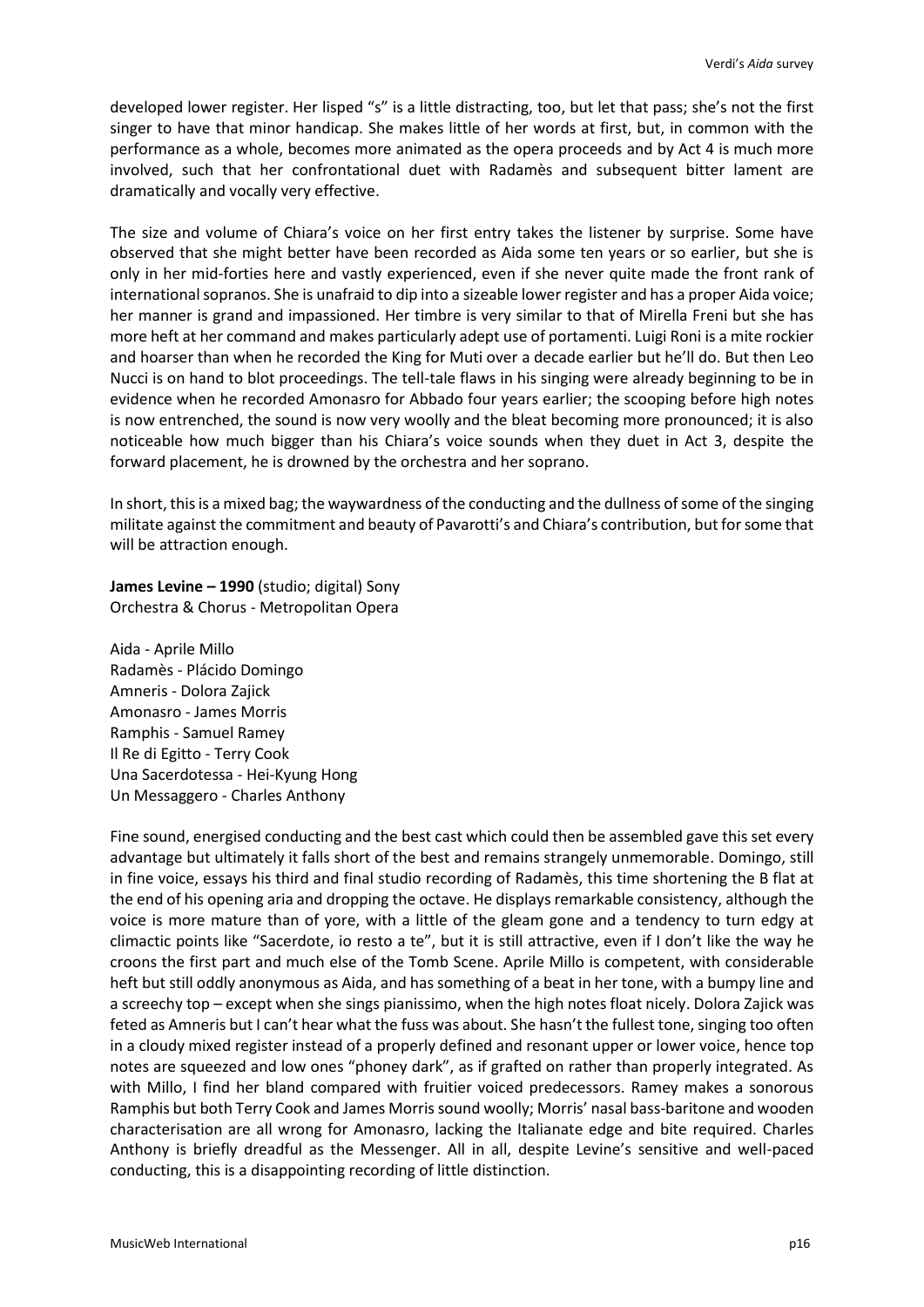**Nikolaus Harnoncourt – 2001** (studio; digital) Teldec Orchestra - Wiener Philharmoniker Chorus - Arnold Schönberg Chor

Aida - Cristina Gallardo-Domás Radamès - Vincenzo La Scola Amneris - Olga Borodina Amonasro - Thomas Hampson Ramphis - Matti Salminen Il Re di Egitto - László Polgár Una Sacerdotessa - Dorothea Röschmann Un Messaggero - Kurt Streit

With the exception of Borodina, who has somewhat of the heft to sing Amneris, even though she seems cowed here and needs to apply more lower register to key phrases, the casting and orchestral playing here produces the aural equivalent of looking at Everest through the wrong end of a telescope; everything is diminished and small-scale, yet this is undeniably an opera with epic qualities and cannot be played as intimate, kitchen-sink drama. The thin, vibrato-free strings of the Prelude belie that we are hearing the VPO but then suddenly the whole orchestra kicks in forte and the contrasting effect is rather startling. The Baroque-style playing throughout is plain weird and so are the first two voices we hear: Salminen's lumpy, nasal, dull-toned Ramphis is all wrong and La Scola's husky whispering is wholly unheroic; his top flaps, his vibrato is too loose and his tone lacks centre. There is little tension in his first, jockeying encounter with Amneris, as Harnoncourt keeps pulling the tempo about strangely. It's all stop-go and that is his approach throughout, resulting in the listener being jostled and jolted from phrase to phrase. Cristina Gallardo-Domás starts badly, clucking sounding like a worried hen with occluded vowels, a wobbly top and a scooping attack on phrases; hers is no true Aida voice. László Polgár's woolly tone is un-Italianate and Thomas Hampson is a disaster as Amonasro: he sounds more like Germont père than a grizzled warrior, with nary a hint of steel in his plaintive croon. My advice is to avoid this unidiomatic oddity like the proverbial; it's a travesty.

**Antonio Pappano – 2015** (studio; digital) Warner Orchestra e Coro dell'Accademia di Santa Cecilia

Aida – Anja Harteros Radamès – Jonas Kaufmann Amneris – Ekaterina Semenchuk Amonasro – Ludovic Tézier Ramphis – Erwin Schrott Il Re di Egitto – Marco Spotti Una Sacerdotessa – Eleonora Buratto Un Messaggero – Paolo Fanale

This release was greeted with enthusiasm in some quarters but equally some reviewers took a much broader, more historical, comparative and contextual approach to evaluating it and sounded a note of caution - and I find myself among them. For all that I have admired Jonas Kaufmann, especially in his recital albums, I have for some years now thought that his true Fach no longer lies in Verdi: the sound is too thick, without the squillo of a true Verdi tenor and which Jon Vickers, whom Kaufmann partially resembles, retained longer into his career. He can still sing Radamès admirably, especially in the context of today's dearth of similarly voiced tenors, but the cloudiness and heft of his tone point increasingly towards greater suitability for Wagnerian roles. There is a special pleasure in hearing his successful execution of the diminuendo B flat closing 'Celeste Aida' but I actually miss the excitement of hearing it belted and understand why generations of tenors have ignored Verdi's instructions. There is also a danger of Kaufmann's soft singing approaching the dreaded crooning, which big voices are